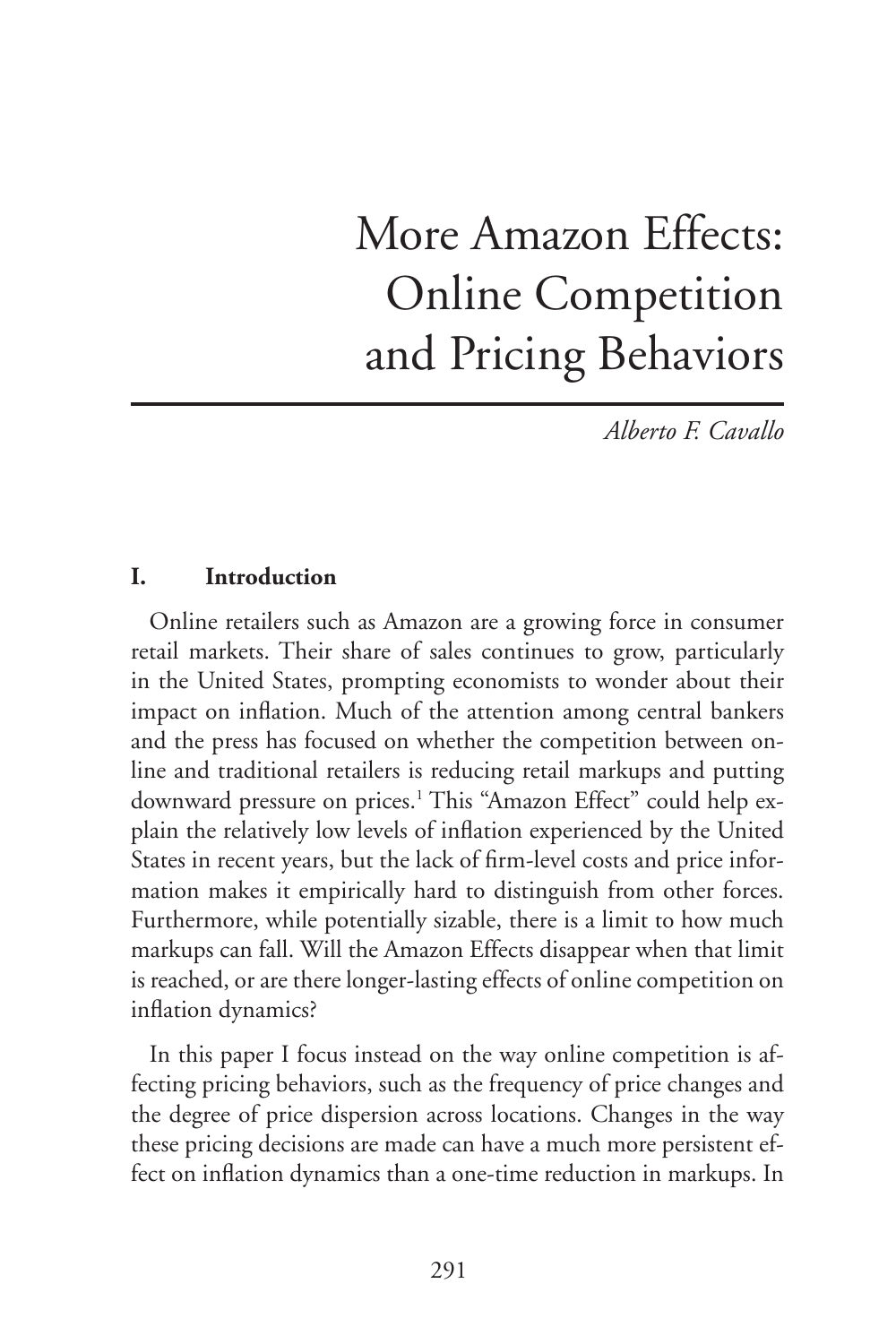particular, I focus on two pricing behaviors that tend to characterize online retailers such as Amazon: a high degree of price flexibility and the prevalence of uniform pricing across locations. When combined, these factors can increase the sensitivity of prices to "nationwide" aggregate shocks, such as changes in average gas prices, nominal exchange rates, or import tariffs.

To document these new trends in U.S. retail pricing behaviors, I use several microprice databases available at the Billion Prices Project (BPP) at Harvard University and MIT.<sup>2</sup> An advantage of these data is that they are collected from large brickand-mortar retailers that also sell online ("multichannel retailers"), at the intersection of both markets. These firms still concentrate the majority of retail transactions and are sampled accordingly by the Bureau of Labor Statistics (BLS) for Consumer Price Index (CPI) calculations.3 For this paper, I enhance the BPP data by scraping a random subset of Walmart's products and automatically searching their product descriptions on the Amazon website to build a proxy for online competition at the level of individual goods. I also simultaneously collect prices in more than 100 ZIP codes to compare the extent of uniform pricing by Amazon and other large U.S. retailers.

I first show that the aggregate frequency of price changes in multichannel retailers has been increasing for the past 10 years. The resulting implied duration for regular prices, excluding sales and temporary discounts, has fallen from 6.7 months in 2008-10 to approximately 3.65 months in 2014-17, a level similar to what Gorodnichenko and Talavera (2017) found for online-only retailers in the past. The impact is particularly strong in sectors where online retailers tend to have high market shares, such as electronics and household goods. To find more direct evidence of the link between these changes and online competition, I use a sample of individual products sold on the Walmart website from 2016 to 2018 to show that those goods that can be easily found on Amazon tend to have implied durations that are 20 percent shorter than the rest. These results are consistent with intense online competition, characterized by the use of algorithmic or "dynamic" pricing strategies and the constant monitoring of competitors' prices.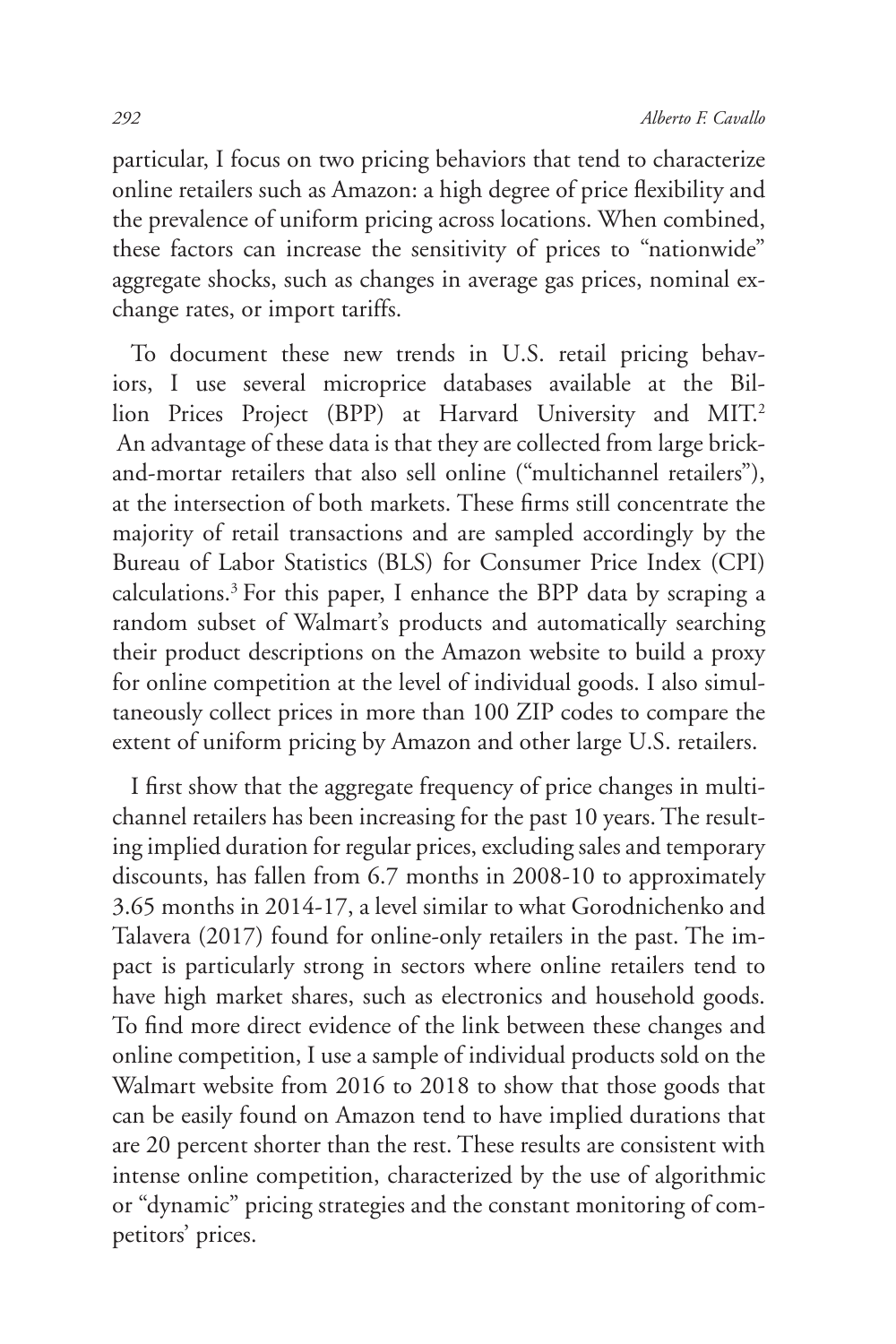I then focus on the prices of identical goods across locations. Most retailers that sell online tend to have a single-price or "uniform pricing" strategy, regardless of buyer's location. Uniform pricing has been documented separately for online and offline retailers by papers such as Cavallo et al. (2014) and DellaVigna and Gentzkow (2017). Going a step further, I make a direct comparison by collecting prices in multiple ZIP codes for Amazon and three large traditional U.S. retailers: Walmart, Safeway and Best Buy. I find that the degree of uniform prices in these firms is only slightly lower than Amazon's, and nearly all of the geographical price dispersion is concentrated in the food and beverages category. I then use Walmart's grocery products to show that goods found on Amazon are more likely to have a higher share of identical prices and a lower average price difference across locations. These results are consistent with recent evidence by Ater and Rigbi (2018), suggesting that online transparency imposes a constraint on brick-and-mortar retailers' ability to price discriminate across locations.

Next, I discuss potential implications for pass-through and inflation. Retailers that adjust their prices more frequently and uniformly across locations can be expected to react faster to nationwide shocks. Consistent with this hypothesis, I use Walmart microdata for 2016-18 to find that online competition increases the short-run pass-through into prices stemming from gas prices and exchange rate fluctuations. Using a longer time series of sector-specific price indices and a matchedproduct, cross-country dataset, I further show that the degree of pricesensitivity to exchange rates has been increasing over time, approaching levels previously only seen for tradable goods "at-the-dock." Overall, these results suggest that retail prices have become less insulated from this type of aggregate shock than in the past.

My paper is part of a growing literature that studies how the internet is affecting prices and inflation. The most closely related papers are Gorodnichenko and Talavera (2017) and Gorodnichenko et al. (2018a), which find evidence that prices in online marketplaces such as Google Shopping are far more flexible and exhibit more exchange-rate pass-through than prices found in CPI data. I build on their findings to show how online competition is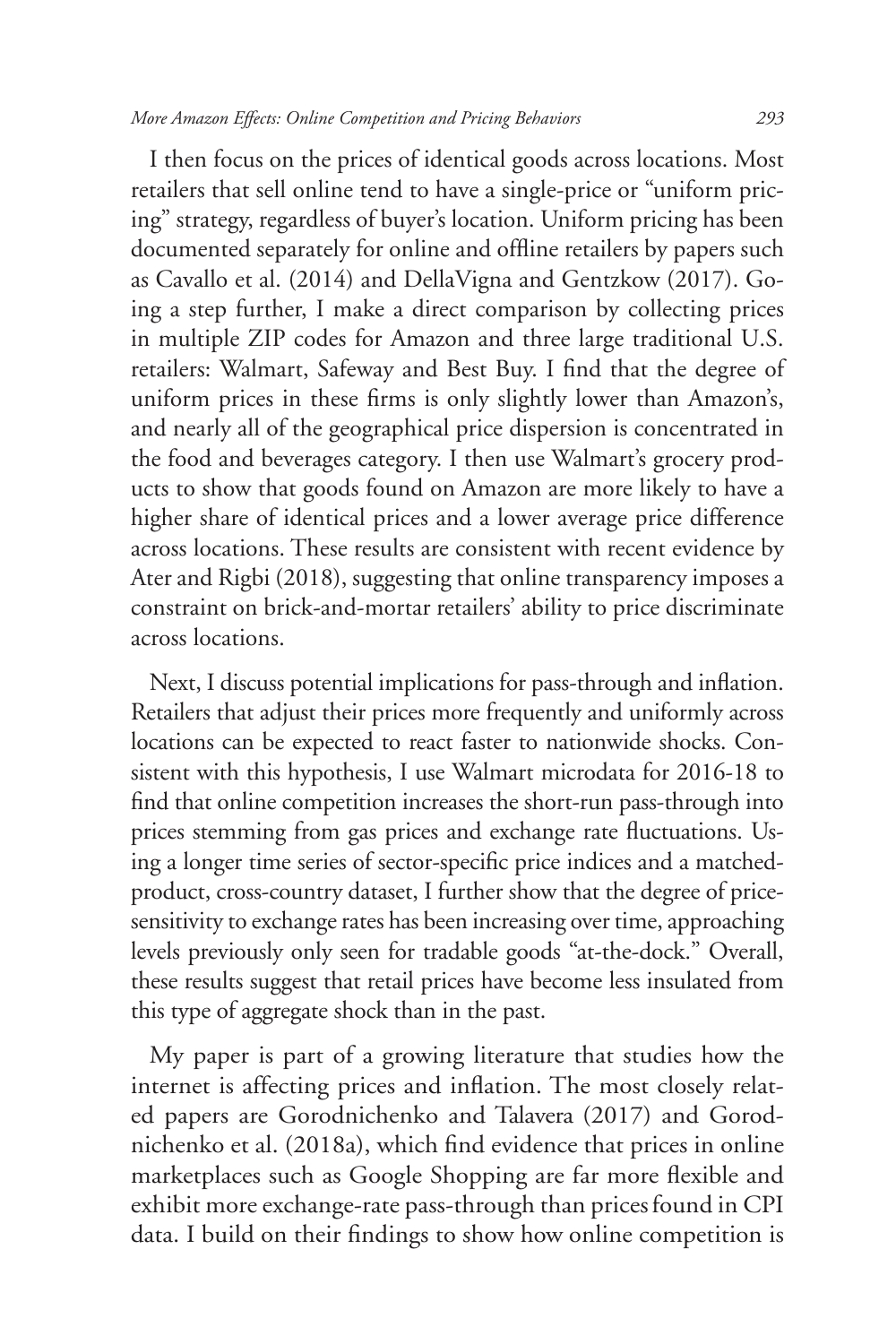affecting traditional multichannel retailers and their pricing across locations and over time. Goolsbee and Klenow (2018) use online data to argue that the CPI may be overestimating inflation by ignoring product-level quantities and higher levels of product turnover, which can be interpreted as an additional "Amazon Effect," with implications for inflation measurements. My paper also contributes to the "uniform pricing" literature, by highlighting the connection between online and offline markets and the potential role played by transparency and fairness. It is also related to several papers in the price-stickiness literature. Specifically, the implied duration I find for the earliest years in my sample is similar to the levels reported by Nakamura and Steinsson (2008) and Klenow and Kryvtsov (2008) using historical data. I also contribute to the large literature on exchange-rate pass-through, summarized by Burstein and Gopinath (2014), by showing that retail passthrough increases with online competition.

The paper proceeds as follows. Section II describes the data, while Section III presents evidence of an increase in price change frequency and its connection to online competition. Section IV provides similar evidence for uniform pricing within retailers, followed by Section V, which documents changes in gas price and exchange rate pass-through. Finally, Section VI offers some conclusions.

#### **II. Data**

I use several databases available at the BPP. In all cases, the microdata were collected using web-scraping methods from the websites of large multichannel retailers. Each database has special characteristics that are described below.

To measure the U.S. pricing behavior statistics shown in Section III, I rely on a database constructed by PriceStats, a private firm. PriceStats collected daily prices for products sold by large multichannel retailers from 2008 to 2017. Retailer names are not revealed for confidentiality reasons. Every individual product is classified with the UN's Classification of Individual Consumption According to Purpose (COICOP) categories, used by most countries for CPI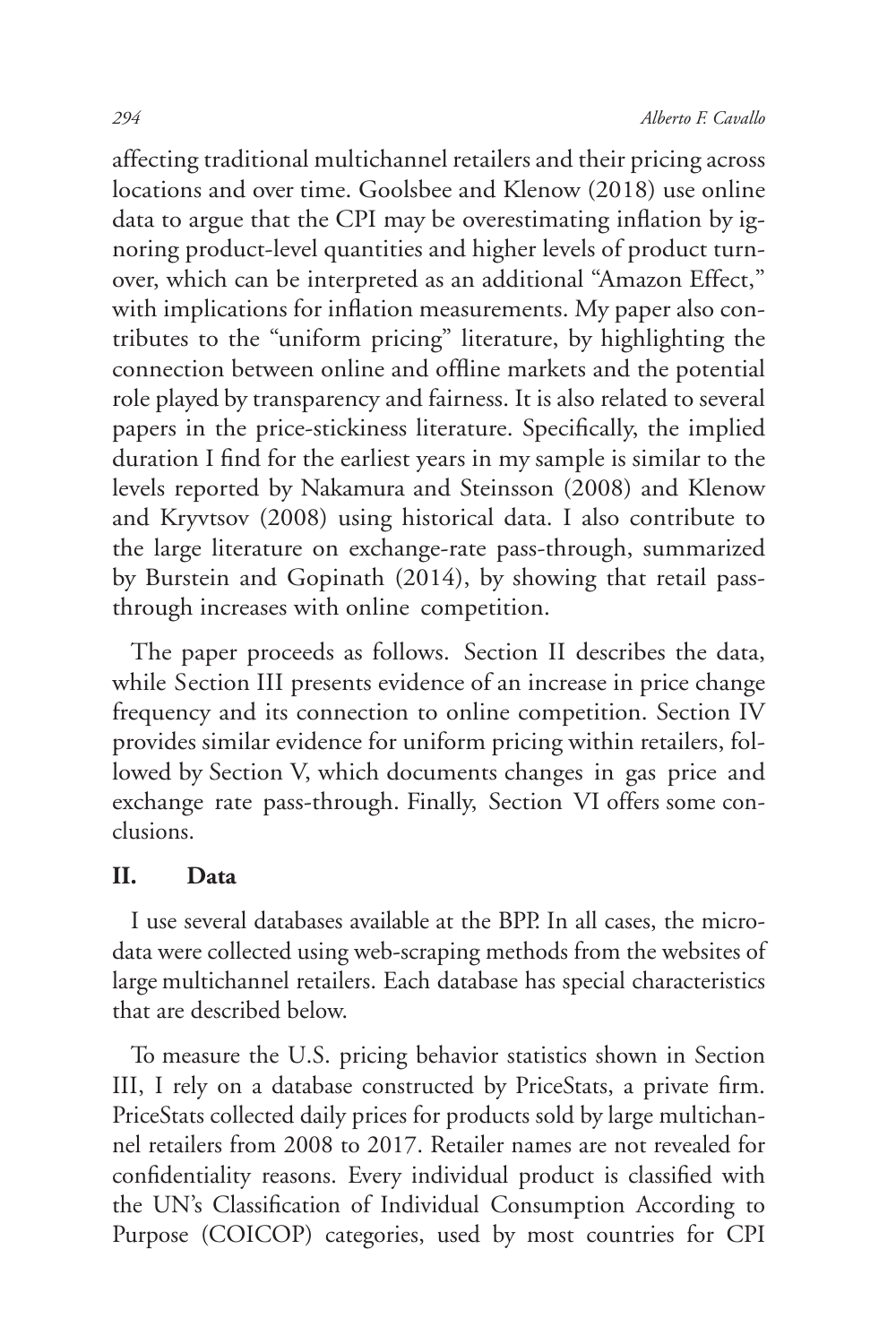calculations. Statistics are aggregated using official expenditure weights in each country, as needed. $4$ I use this microdata to construct measures of pricing behaviors with a method described in Section III. In addition, I use sector-level price indices constructed by PriceStats to measure exchange-rate pass-through in Section V. More details on the microdata and an earlier version of the online price indices can be found in Cavallo and Rigobon (2016).

To measure pass-through into *relative* prices across countries in Section V, I use another database built by PriceStats by matching thousands of individual goods matching 267 narrow product definitions (for example, "Illy Decaf Coffee Beans" and "Samsung 61-65 Inch LED TV"). Per-unit prices (in grams, milliliters, or units) for individual goods are first calculated and then averaged per "product" within countries. This database was previously used and described in Cavallo et al. (2018).

Two additional product-level databases were collected by the BPP at Harvard University between 2016 and 2018. They have not been used in previous papers, so I describe them in greater detail below.

To study the effects of online competition, I build a database with detailed information on nearly 50,000 products sold by Walmart in March 2018. For every product, I create a dummy variable that identifies whether it can also be easily found on Amazon's website. This variable is used as a proxy for online competition in several sections of this paper. To create it, I used an automated software to replicate the procedure that a Walmart customer would likely follow to compare prices across the two websites: copying each product's description and pasting it into the search box in Amazon's website. If Amazon displayed "No results found," the dummy variable has a value of 0. If Amazon reported one or more matching results, the dummy variable has a value of 1. Only matching products sold by Amazon LLC were counted. For each product, I also calculate the price-change frequency, using daily prices from 2016 to 2018, by taking the number of non-zero price changes divided by the total number of price-change observations. Missing price gaps shorter than 90 days were filled with the last available posted (or regular) price, following standard procedures in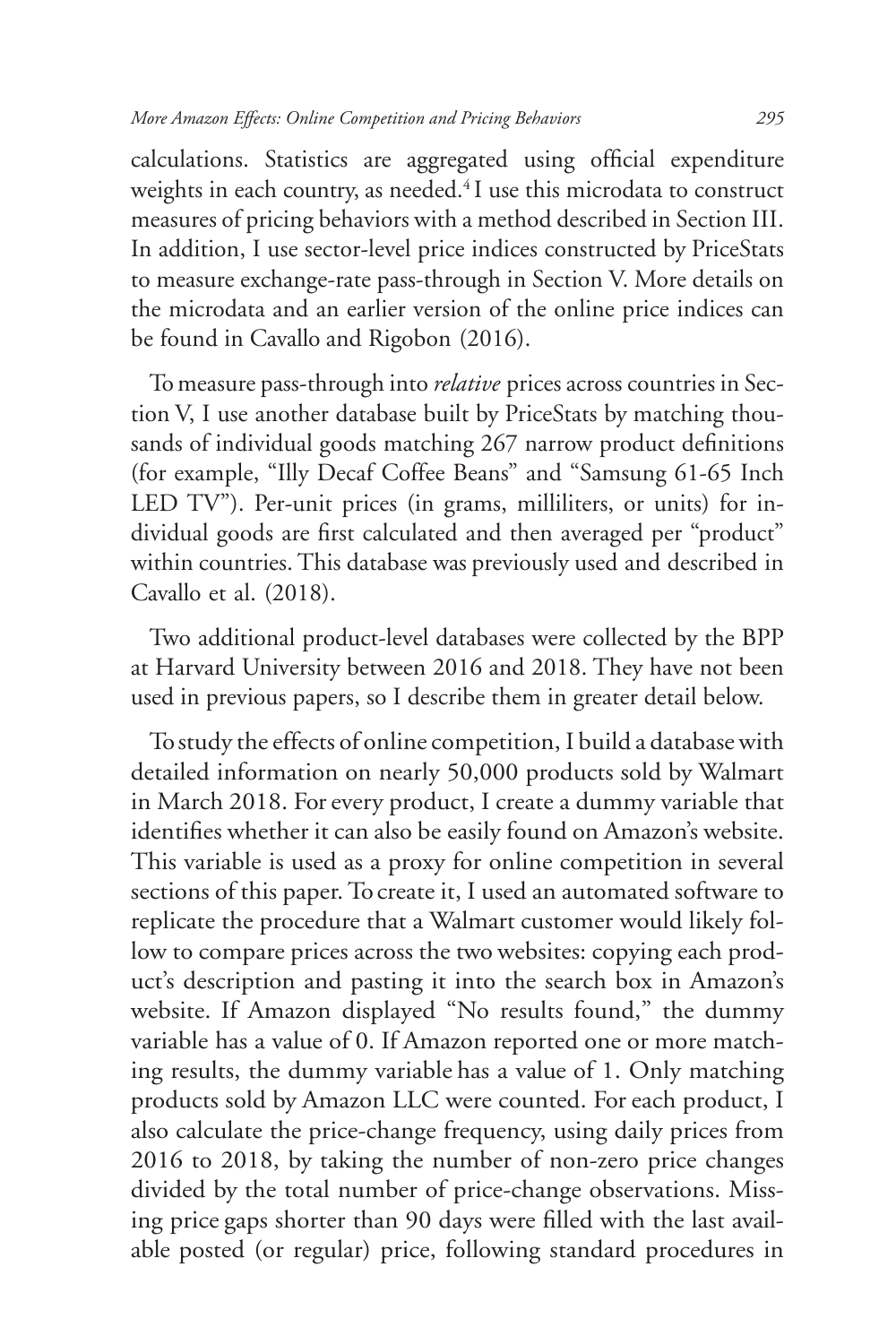the literature. The implied duration at the product level is estimated as 1*/frequency*.

To measure uniform pricing, I scraped ZIP-code-level price data from four of the largest retailers in the United States: Amazon, Walmart, Best Buy and Safeway. These companies allow customers to select their location or "preferred store" on their website. Using an automated software, I collected data for a total of 10,292 products, selected to cover most categories of goods sold by Amazon. For every product, I scraped the prices in up to 105 ZIP codes within just a few minutes, to minimize the possibility of picking up price differences over time. These ZIP codes were selected to cover all U.S. states and provide the largest possible variation in unemployment rates within states, as explained in the appendix.

#### **III. Price Flexibility**

Online retailers tend to change prices much more frequently than brick-and-mortar retailers, a behavior that is often reported by the business press.<sup>5</sup> In the academic literature, Gorodnichenko et al. (2018a) use data collected from 2010 to 2012 from the leading onlineshopping/price-comparison website in the United States to show that the frequency of online price changes was roughly twice as high as the one reported in comparable categories by Nakamura and Steinsson (2008), with an implied duration for price changes of approximately 3.5 months compared to the 7.6 months in CPI data for similar categories of goods.<sup>6</sup>

The high frequency of online price changes may be caused in part by the use of automated algorithms to make pricing decisions. Already in 2012 *The Wall Street Journal* reported that retailers were "deploying a new generation of algorithms... changing the price of products from toilet paper to bicycles on an hour-by-hour and sometimes minute-by-minute basis."<sup>7</sup> A particular type of algorithmic pricing, called "dynamic pricing" in the marketing literature, is designed to optimize price changes over time, allowing online retailers to more effectively use the vast amount of information they collect in real time. So far, academic studies have found evidence of dynamic pricing in airlines, travel sites, and sellers participating in online marketplaces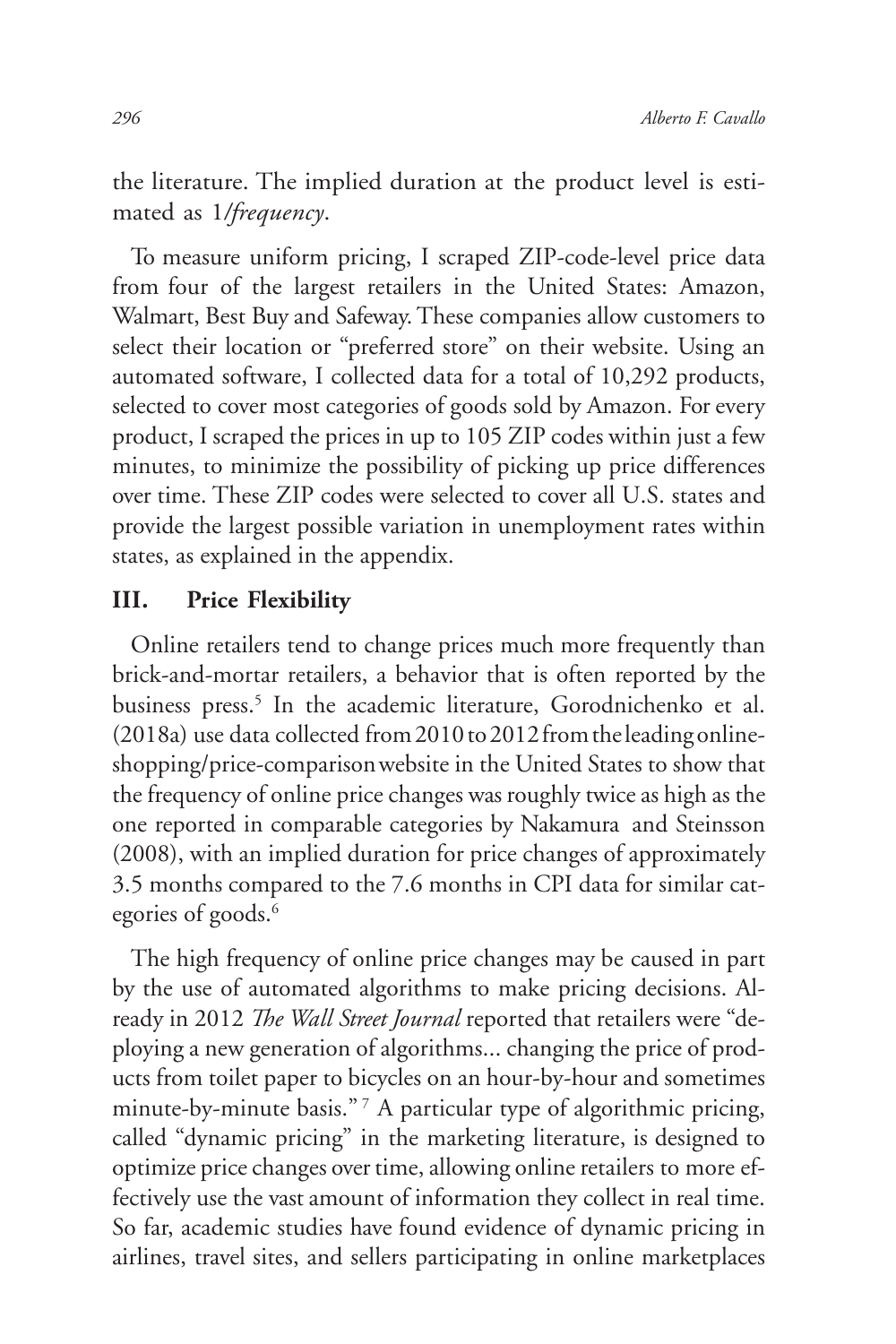such as eBay and Amazon Marketplace.<sup>8</sup> However, for a large online retailer like Amazon, which sold an estimated 12 million individual products on its website in 2016, using some kind of algorithmic pricing may be the only effective way to make pricing decisions. At the same time, there is some evidence that many retailers currently use web-scraping to monitor their competitors' prices.<sup>9</sup> As pricing strategies become more interconnected, a few large retailers using algorithms could change the pricing behavior of the industry as a whole.

#### *III.i. Aggregate Frequency of Price Changes*

To better understand the impact of online competition on more traditional retailers, I start by looking at how aggregate price stickiness has changed in the United States from 2008 to 2017, when the share of online sales grew from 3.6 percent to 9.5 percent of all retail sales, according to the Census Bureau.<sup>10</sup>

Chart 1 plots the monthly frequency of price changes of large multichannel retailers over time. This is computed as a weighted average of the number of non-zero price changes, divided by the total number of price-change observations, following standard methodologies in the literature. It is first calculated at the most disaggregated product classification level available (for example "Bread and Cereals" or "Milk, Cheese, and Eggs") and then aggregated using weighted means with CPI expenditure weights published by the BLS.<sup>11</sup>

Panel A of Chart 1 shows that the monthly frequency of *posted* prices increased from 21 percent in 2008-10 to more than 31 percent in 2014-17. However, this frequency is greatly influenced by sales and other temporary price discounts, as noted by Nakamura and Steinsson (2008) and Klenow and Kryvtsov (2008). There is no consensus in the price-stickiness literature about the treatment of sales.

 Papers such as Eichenbaum et al. (2011) and Kehoe and Midrigan (2008) argue that sale prices are less relevant for monetary policy, while Kryvtsov and Vincent (2016) find sales to be strongly cyclical in countries like the United States and the U.K. For the purposes of this paper, it is important to know whether the higher frequency over time simply reflects an increase in sale events. I therefore compute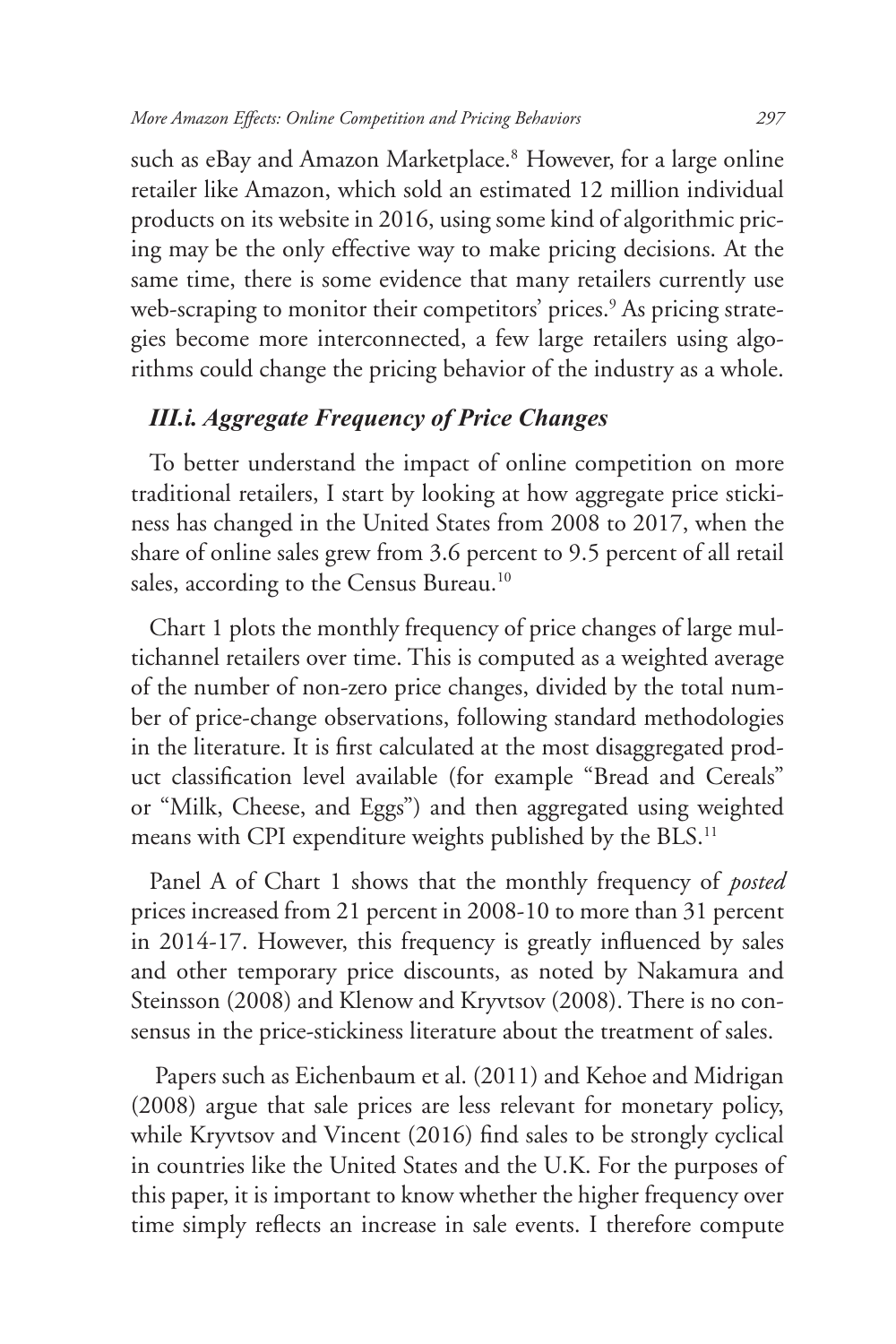# **Chart 1 Monthly Frequency of Price Changes, 2008 to 2017**



#### **A: Posted and Regular Price Changes**

**B: Regular Price Increases and Decreases**



Notes: "Regular Prices" exclude sale events and are computed using the one-month, v-shaped "Filter A" sale algorithm from Nakamura and Steinsson (2008). This chart shows the 12-month moving average of the monthly frequency. See the appendix for results with alternative sale algorithms.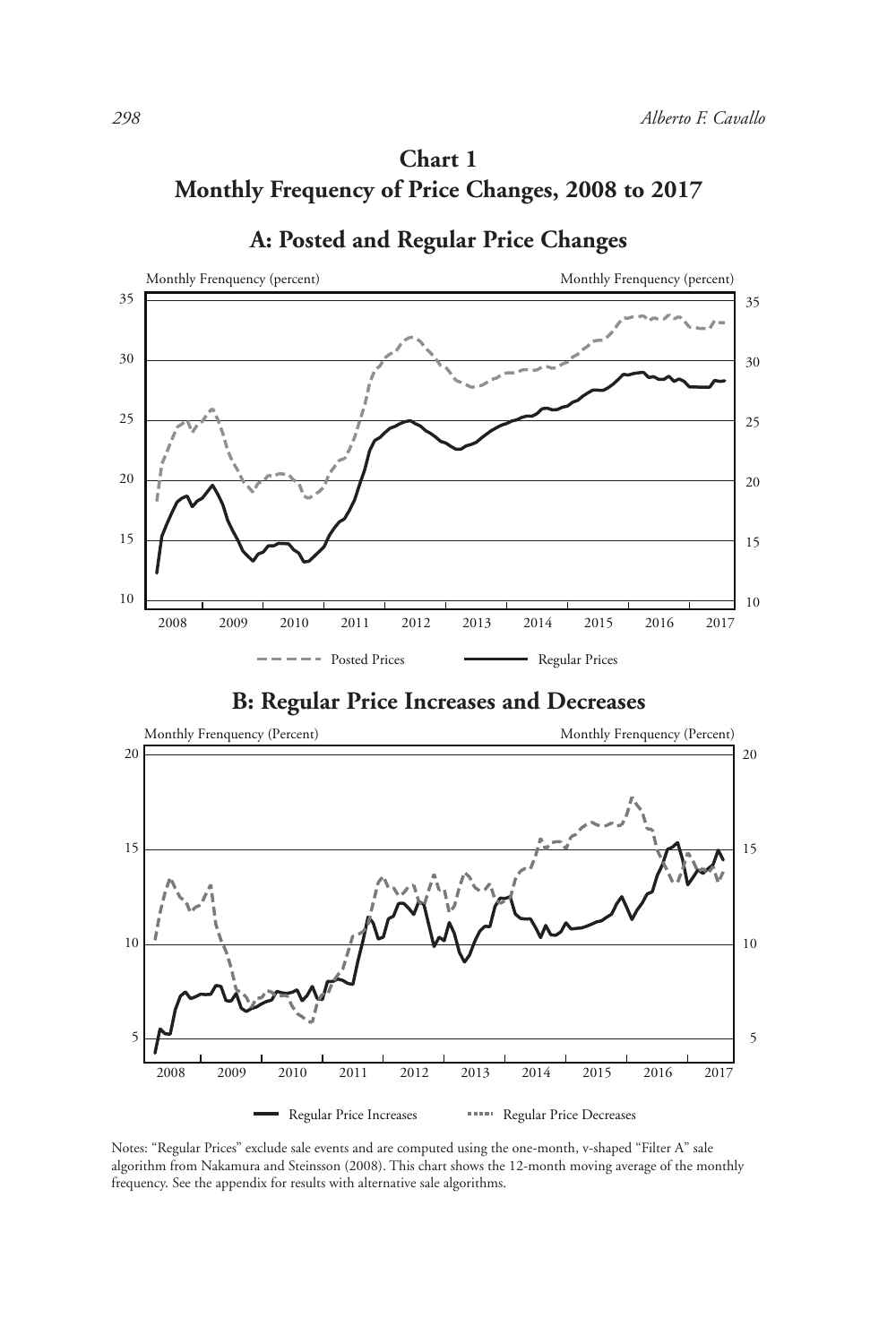the frequency of "regular" prices, which exclude temporary sales, using standard methods in the literature.<sup>12</sup>

Excluding sales affects the level of the monthly frequency but not its behavior over time. The monthly frequency of regular prices nearly doubled from approximately 15 percent in the years 2008- 10 to almost 30 percent in 2014-17. The increase in frequency is even greater if I exclude the recession years of 2007-09. Consistent with Vavra (2013), Chart 1A shows a spike in the frequency of price changes in late 2008 and early 2009. Chart 1B indicates that this was entirely caused by the frequency of regular price decreases. By contrast, the frequency of regular price increases has been rising steadily since 2008.

In Table 1, I split the sample into three periods and show averages for various other statistics commonly used in the price-stickiness literature. From now on I focus on regular prices, but similar results with posted prices can be seen in the appendix.

The average implied duration of regular prices provides the first indication that these changes might be related to online retailers. The mean duration fell from about 6.5 months, a number close to what Nakamura and Steinsson (2008) find for historical CPI data, to just about 3.7 months, a number much closer to what Gorodnichenko et al. (2018a) find for online retailers with data from 2010-12. Furthermore, as the frequency of price changes increases, their size is also getting small, but not by much. The absolute size of posted price changes fell only slightly, from 17.45 percent to 15.02 percent. This relative stability of the size of price changes is consistent with the results in Gorodnichenko et al. (2018a), which argue that "online sellers adjust their prices more often than offline retailers, but by roughly the same amounts."

Table 2 shows the implied durations by sector, revealing bigger changes in product categories where online retailers tend to have larger marker shares, such as "Recreation and Electronics" and "Furnishings and Household Goods." By contrast, goods in "Food and Non-Alcoholic Beverages"—where online purchases only accounted for 0.4 percent of total retail sales in 2016—have a much more stable behavior over time.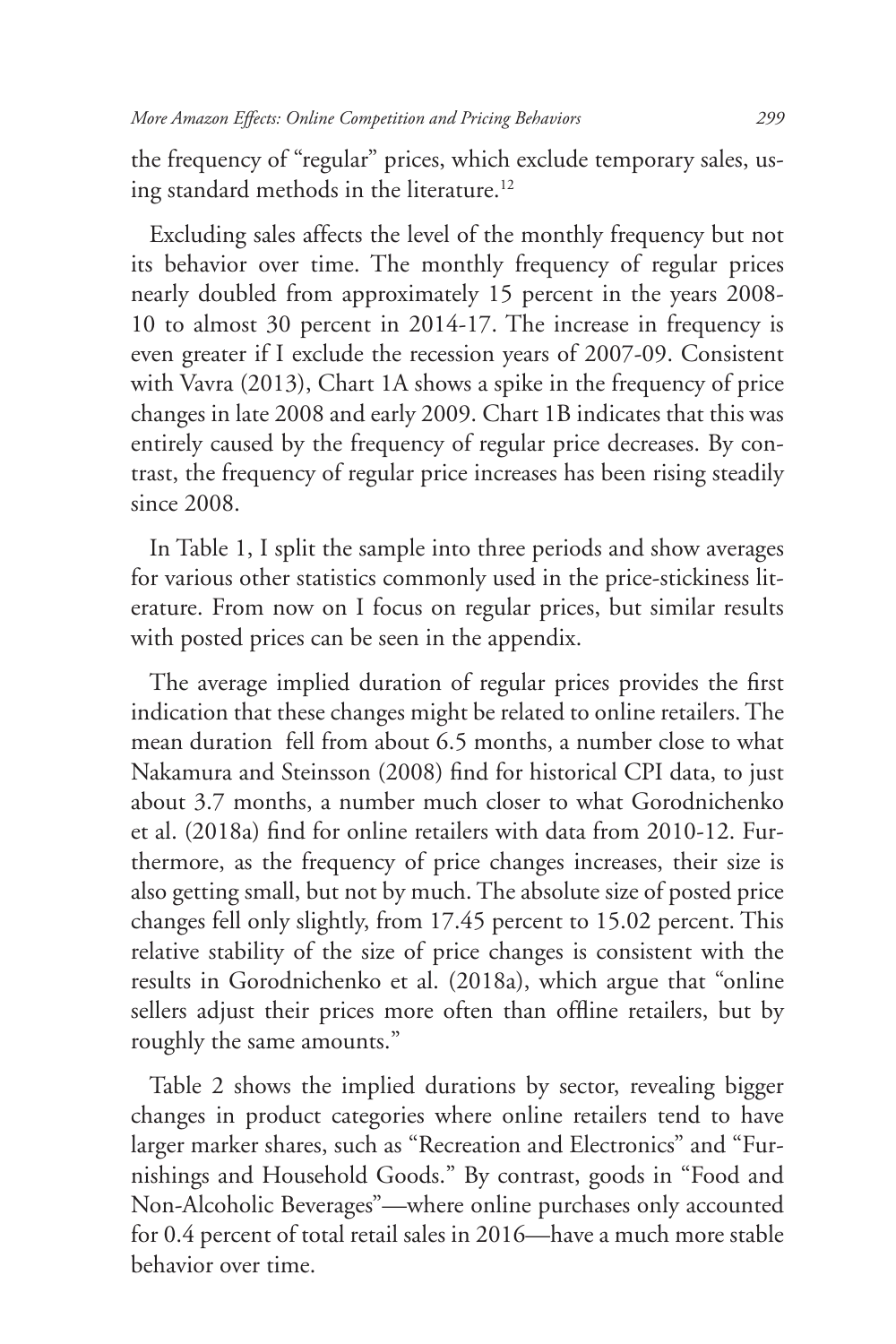|                                           | Period Averages |          |          |
|-------------------------------------------|-----------------|----------|----------|
|                                           | 2008-10         | 2011-13  | 2014-17  |
| Frequency of Price Changes (percent)      | 15.43           | 22.39    | 27.39    |
| Implied Duration (months)                 | 6.48            | 4.47     | 3.65     |
| Frequency of Price Increases (percent)    | 6.89            | 10.27    | 12.49    |
| Frequency of Price Decreases (percent)    | 8.94            | 12.12    | 14.96    |
| Absolute Size of Price Changes (percent)  | 17.45           | 16.24    | 15.02    |
| Size of Price Increases (percent)         | 18.3            | 17.09    | 15.42    |
| Size of Price Decreases (percent)         | $-16.79$        | $-14.71$ | $-14.02$ |
| Share of Price Changes under 1pc          | 6.59            | 5.23     | 8.01     |
| Sales as Share of Price Changes (percent) | 4.02            | 3.98     | 3.29     |

### **Table 1 Behavior of Regular Prices in Large U.S. Retailers**

# **Table 2 Implied Duration of Regular Price Changes by Sector**

|                                  | Period Averages     |                     |                     |
|----------------------------------|---------------------|---------------------|---------------------|
|                                  | 2008-10<br>(months) | 2011-13<br>(months) | 2014-17<br>(months) |
| Food and Non-Alcoholic Beverages | 6.4                 | 6.6                 | 6.4                 |
| Clothing and Footwear            | 6.2                 | 5.5                 | 5.3                 |
| Furnishings and Household Goods  | 14.2                | 12.9                | 5.9                 |
| Health and Medical               | 12.1                | 13.6                | 8.5                 |
| <b>Transportation Goods</b>      | 3.6                 | 2                   | 1.8                 |
| Recreation and Electronics       | 13.1                | 10.1                | 5.5                 |
| Miscellaneous Goods              | 13.7                | 10.4                | 7.8                 |
| All Sectors                      | 6.48                | 4.47                | 3.65                |

Notes: Implied durations are calculated as 1/*frequency*. The table shows the average taking into account all months in every period. Regular price changes exclude monthly sales with the v-shaped "filter A" algorithm from Nakamura and Steinsson (2008). Similar results for posted prices and regular prices using other sale algorithms are shown in the appendix.

The timing of the fall in implied durations also seems to coincide with the timing of Amazon's expansion in different sectors. This can be seen in Chart 2, which plots the implied duration every month for the three main categories discussed above. The implied duration of "Recreation and Electronics" started to fall in 2011, followed later by "Furnishings and Household Goods."13 Interestingly, the implied duration for "Food and Beverages" appears to be falling since 2015, when Amazon started to expand more aggressively into groceries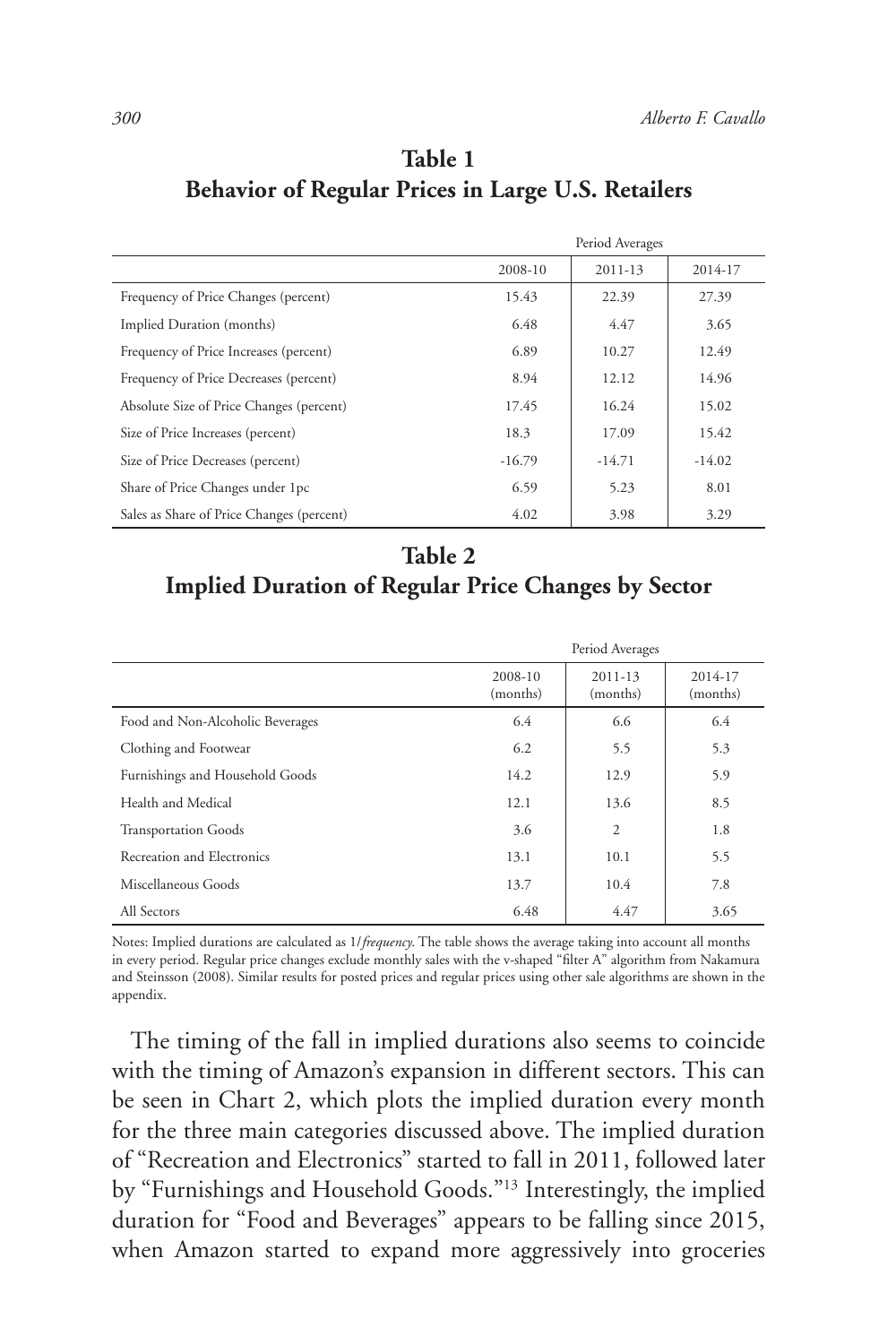#### **Chart 2 Monthly Implied Duration of Regular Price Changes by Sector**



- Recreation and Electronics Furnishings and Household Food and Non-Alcoholic Beverages

with its "Amazon Fresh" platform.<sup>14</sup> According to the U.S. Census Bureau, online sales in food and beverages stores grew 27 percent in 2016, almost twice as fast as the 14 percent estimated for e-commerce as a whole.

#### *III.ii. Online Competition and Implied Durations*

While intriguing, these patterns do not provide direct evidence that the changes are related to online competition. To test this connection more formally, I built a database with a cross-section of Walmart's products sold online from 2016 to 2018, their implied durations, and a dummy variable that identifies whether these products can be found on Amazon (used as a proxy for the degree of online competition). More details on how this database was constructed are provided in Section II. Table 3 shows the results of a regression of the daily implied duration and the "Found on Amazon" dummy. I include category fixed effects to capture the between-sector impact of omitted variables and provide separate results for different sectors.

The first column shows that products found on Amazon tend to have approximately 20 percent shorter implied durations, with goods "Found on Amazon" having an implied duration of posted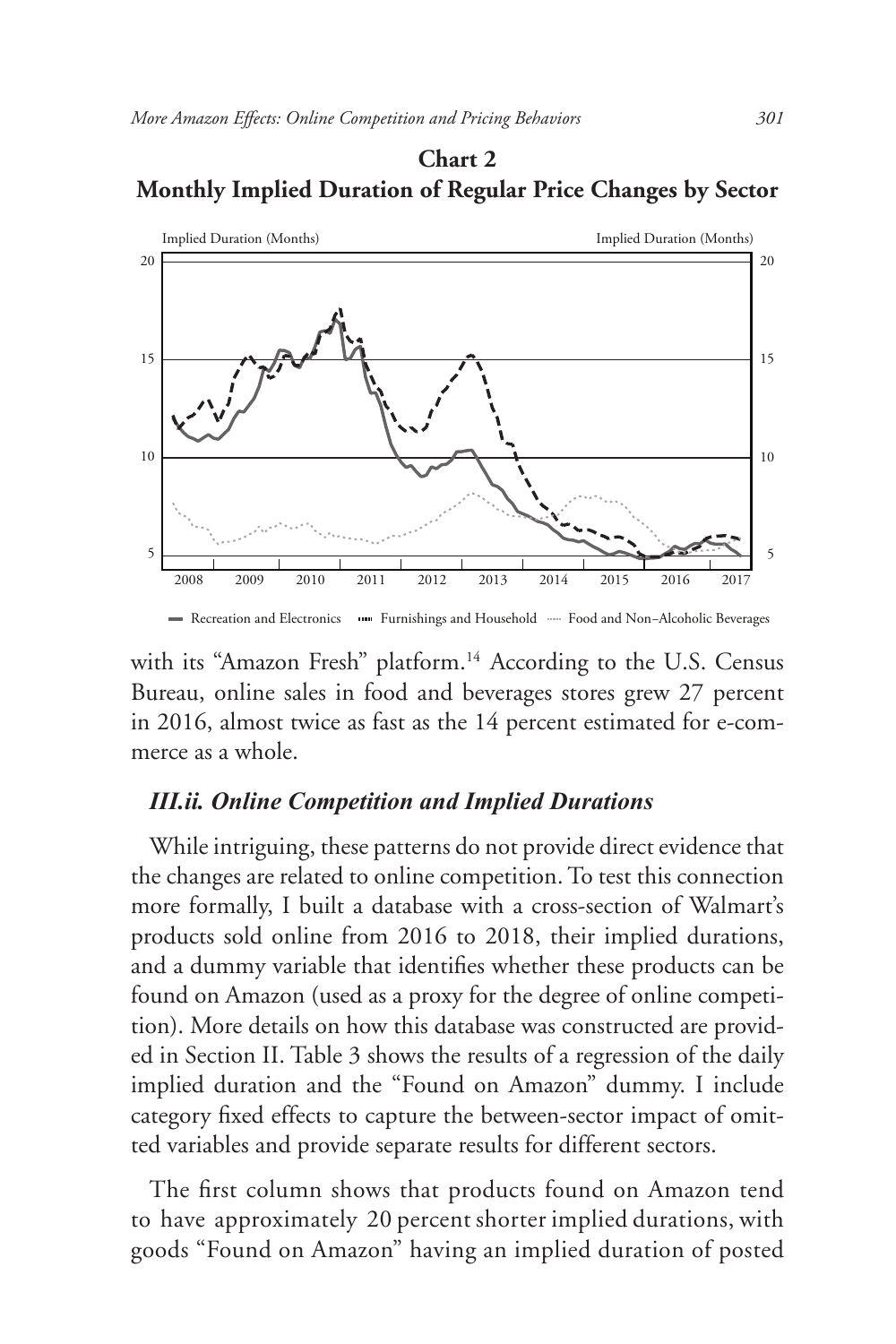|                 | All Sectors       | Food &<br>Beverages | Clothing &<br>Footwear | Furnishings &<br>Household | Health &<br>Medical | Recreation &<br>Electronics |
|-----------------|-------------------|---------------------|------------------------|----------------------------|---------------------|-----------------------------|
| Found on Amazon | $-5.45$<br>(0.46) | $-3.63$<br>(0.75)   | $-41.18$<br>(4.78)     | $-1.55$<br>(0.76)          | $-8.33$<br>(6.38)   | $-5.71$<br>(0.59)           |
| Constant        | 27.95<br>(0.60)   | 30.97<br>(0.40)     | 94.98<br>(2.61)        | 22.42<br>(0.50)            | 59.25<br>(3.92)     | 23.43<br>(0.35)             |
| Observations    | 49,867            | 15,766              | 2.719                  | 11,152                     | 973                 | 16,541                      |
| Obs. on Amazon  | 17.498            | 4,554               | 831                    | 4,858                      | 420                 | 6.040                       |
| R-squared       | 0.10              | 0.00                | 0.03                   | 0.00                       | 0.00                | 0.01                        |

### **Table 3 Implied Duration for Walmart's Products Found on Amazon**

Notes: The dependent variable is the implied duration for posted prices, measured in days and using prices collected from 2016-18. The variable "Found on Amazon" is a dummy that identies whether the product was found by a scraping robot that searched for the first 100 characters of the product description on Amazon's website. Fixed effects are computed using the product's COICOP three-digit category (for example, COICOP 1.1.1 corresponding to "Bread and Cereals"). Standard errors are in parentheses.

prices that is 5.45 days shorter than the unconditional level of approximately 28 days.15

At the sector level, the largest impact—both in days and in percentage terms—is in "Clothing and Footwear," a sector that has also experienced intense competition between Walmart and Amazon in recent years.16 The share of products found on Amazon for this category is relatively low, reflecting both the heterogeneous product descriptions in clothing and the fact that Walmart sells many "private-label" apparel brands in an attempt to distinguish itself from Amazon. The only sector without a statistically significant reduction in implied duration is "Health and Medical," where Amazon does not yet have a major presence.<sup>17</sup>

One caveat with these results is that their validity rests upon the assumption that I am using a good proxy for online competition. While fixed effects control for omitted factors at the category level, the "Found on Amazon" dummy may be capturing the effects of some unobserved characteristic within categories that has nothing to do with the degree of online competition. One reason to be confident of the validity of this proxy is that the scraping software simply replicates what any customer would do if she wanted to compare prices: copy and paste the product description across websites. Another reason is that Amazon's search algorithm probably works better for product descriptions that are searched more frequently on its website.18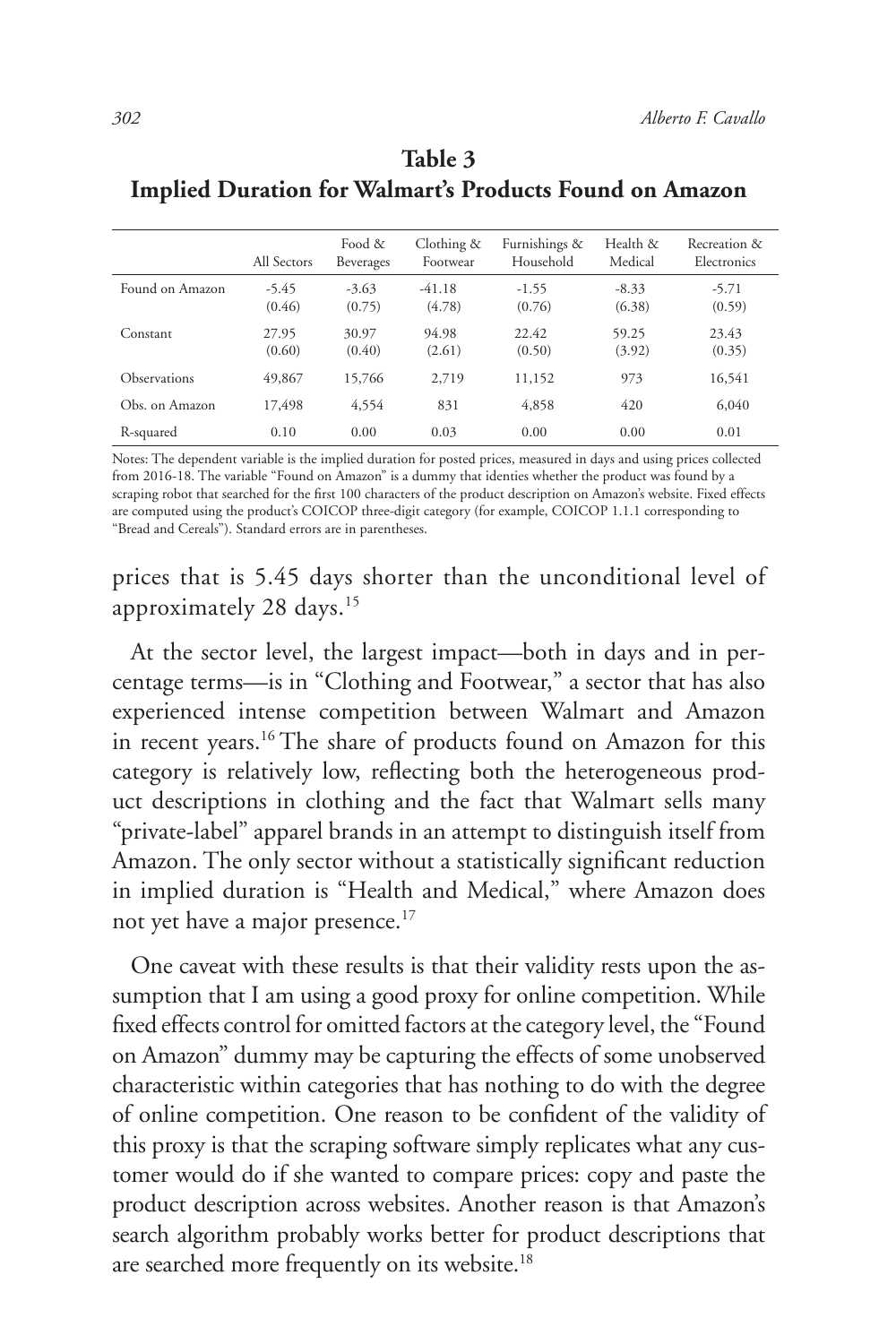*More Amazon Effects: Online Competition and Pricing Behaviors 303*

The evidence in this section suggests that competition with online retailers has increased the frequency of price changes in U.S. retail markets. But if prices are adjusting more frequently to local shocks, this would have little impact on aggregate inflation dynamics. In particular, algorithms could be used to change prices based on local demand or supply conditions, individual store inventory levels, and even customers' personal buying behaviors. To establish whether this is the case, in the next section I study how online competition is affecting pricing behaviors on a spatial—rather than temporal—dimension.

#### **IV. Uniform Pricing**

A second characteristic shared by many online retailers—including Amazon—is that every product tends to have the same posted price regardless of buyers' locations, a pricing strategy often referred to as "uniform pricing."

Uniform pricing in online retailers has been documented in the academic literature before. In Cavallo et al. (2014), we note that, out of the 10 largest U.S. retailers selling online, only Walgreens and Walmart used ZIP codes to localize prices at the time. When we scraped their websites, we found that more than 85 percent of their products had identical prices across multiple locations. In Cavallo (2017), I collected data from 50 retailers in 10 countries to find that nearly all had a single price online which matches the offline price at a randomly chosen location about 72 percent of the time. I also found that U.S. retailers do not adjust their prices based on the IP address, which identifies the location of a buyer's computer.

In a world of pricing algorithms and "big data," the lack of geographical price discrimination may seem puzzling. The technology to customize prices is widely available, and the U.S. Federal Trade Commission website states that customized prices are "generally lawful, particularly if they reflect the different costs of dealing with different buyers or are the result of a seller's attempts to meet a competitor's offering."19 So why are online retailers not doing more geographical price discrimination? The answer appears to be connected to the transparency of the Internet and the fear of antagonizing customers. Retailers that price discriminate across locations risk angering their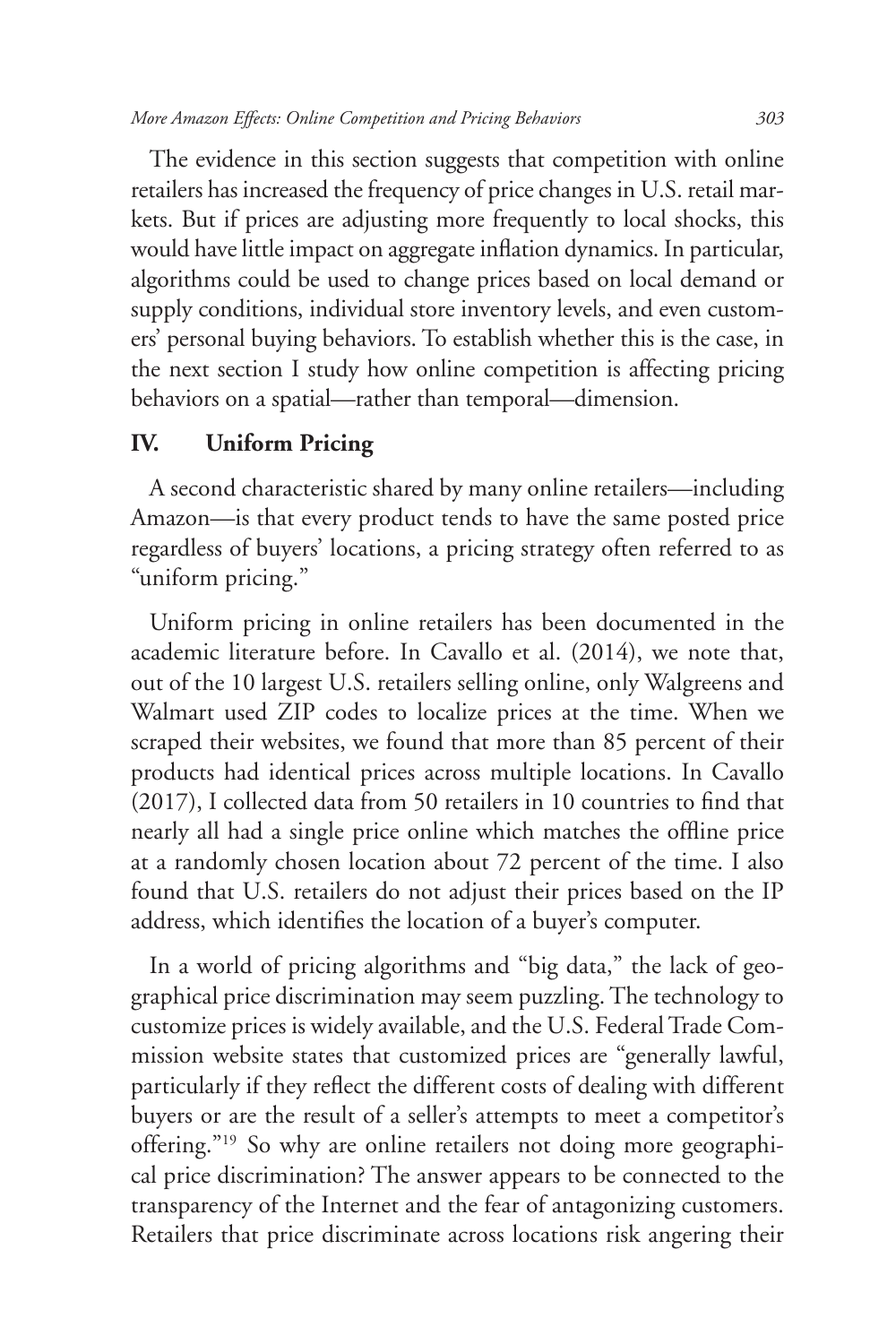customers, who may not consider this a fair practice. In a famous example, Amazon faced criticism in 2000 for apparently charging different prices for identical DVDs at the same time. The controversy ended when the firm issued a statement saying, "We've never tested and we never will test prices based on customer demographics."20 Most online retailers appear to follow a similar approach, which is why a CEA report on "Differential Pricing" published in 2015 concludes that this type of price discrimination is still being used in a "limited and experimental fashion."<sup>21</sup>

In practice, uniform prices would matter little if online retailers could still price discriminate using different shipping costs. However, Amazon has long offered free shipping to all locations for orders above \$25; and for orders below that threshold, Amazon's shipping costs depend on the selected shipping speed and the items' weight but not on the buyers' location.<sup>22</sup> Furthermore, Amazon "Prime" members get free shipping for most purchases by paying an annual fee that is also the same regardless of the location of the member. Over the years, Walmart and many other retailers that compete with Amazon have adopted similar strategies. Retailers with uniform prices could also price discriminate using coupons, but personalized discounts are not collected by the BLS and therefore do not affect official inflation statistics. Moreover, DellaVigna and Gentzkow (2017) find evidence of uniform pricing even in unit-value prices that include coupons.

Some papers are also finding uniform pricing in *offline* retailers. For example, DellaVigna and Gentzkow (2017) use the U.S. Nielsen-Kilts scanner data for food, groceries, and mass-merchandise stores to conclude that "nearly-uniform pricing is the industry norm." They further show that price variations within chains are far smaller than variations among stores in different chains, even for store locations with very different income levels or in geographically segmented markets. The evidence for uniform prices in offline stores is more common when researchers are able to observe prices for identical goods sampled at higher frequencies, as in Daruich and Kozlowski (2017).

Is uniform pricing another "Amazon Effect?" The connection between online retailers and uniform pricing policies in offline retailers is not obvious. As DellaVigna and Gentzkow (2017) point out, a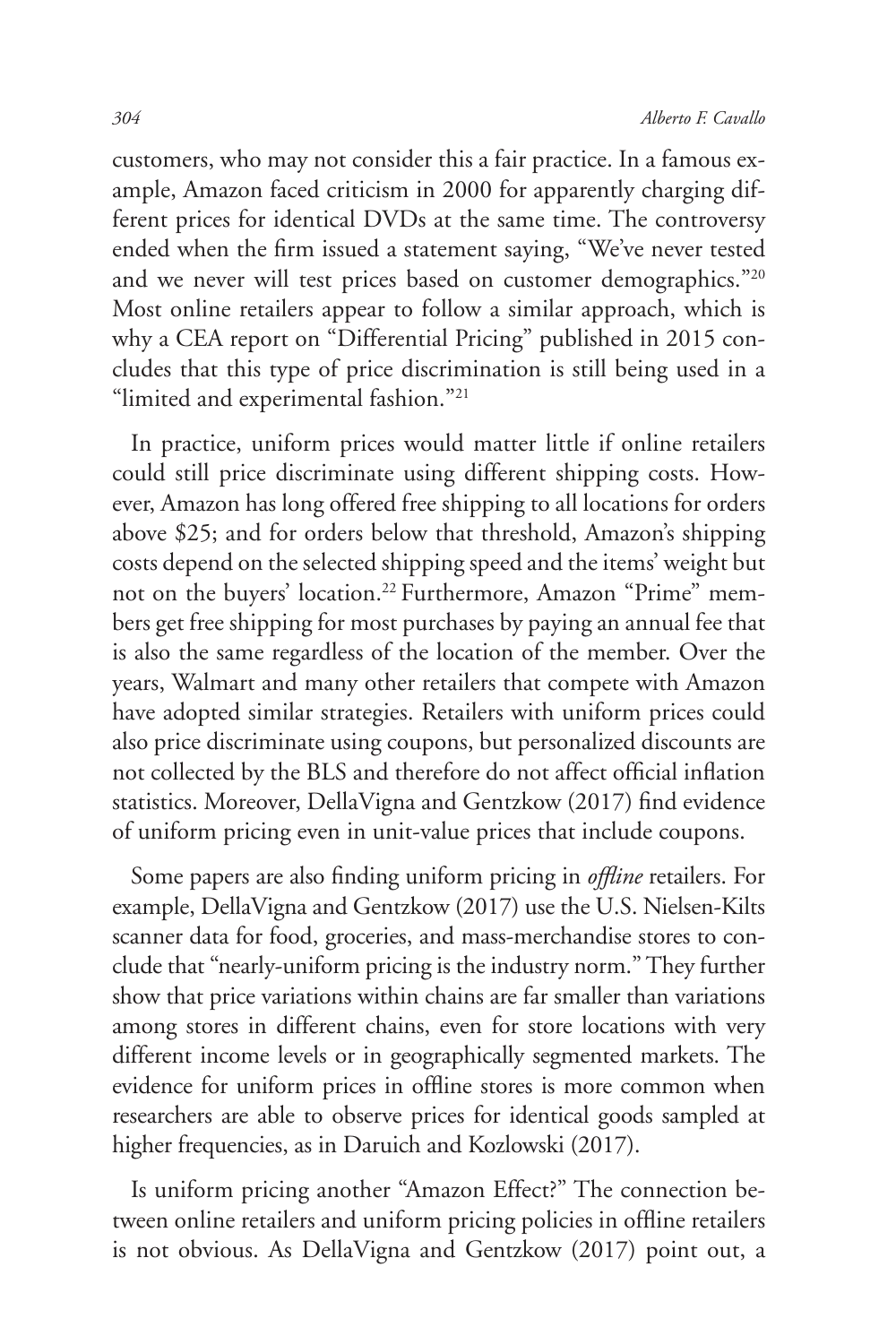plausible explanation for uniform pricing in *offline* retailers is that it helps to reduce managerial decision-making costs, while fairness is "a less compelling explanation ... [because] few consumers visit multiple stores from a chain in geographically separated markets, so if chains did choose to price discriminate across these stores, few consumers would observe this directly." Both of these conditions change with online competition, making fairness a more probable explanation. Decision-making costs fall with improvements in information technology, and as traditional retailers start to sell online, they inevitably reveal more information about their prices to consumers, researchers, and journalists. Consumers can now easily use computers and mobile phones to request price-matching across distribution channels and locations. Even if they are not able to arbitrage price differences, they can demand price-matching across locations, particularly within the same retailer.<sup>23</sup>

The combination of online transparency and fairness concerns can be a powerful force for uniform pricing. Consistent with this idea, a recent paper by Ater and Rigbi (2018) provides evidence that the online disclosure of prices tends to reduce price dispersion in brickand-mortar supermarkets. Transparency seems to play a role across countries as well. In Cavallo et al. (2014) we find that global retailers such as Apple, Ikea, Zara and H&M tend to have uniform pricing policies within currency unions, where price differences across countries are trivial to detect.

#### *IV.i. Comparison between Amazon and Multichannel Retailers*

To better understand the influence of online competition on uniform pricing in more traditional retailers, I simultaneously collected prices from Amazon and three large multichannel retailers that sell online in the United States. The data, described in more detail in Section II, include prices for over 10,000 identical goods sold in up to 105 different ZIP codes during a single week in March 2018. For the subset of Walmart prices, I also have the ZIP-code-level unemployment rate and the "Found on Amazon" dummy to compare how prices vary by local demand conditions and online competition.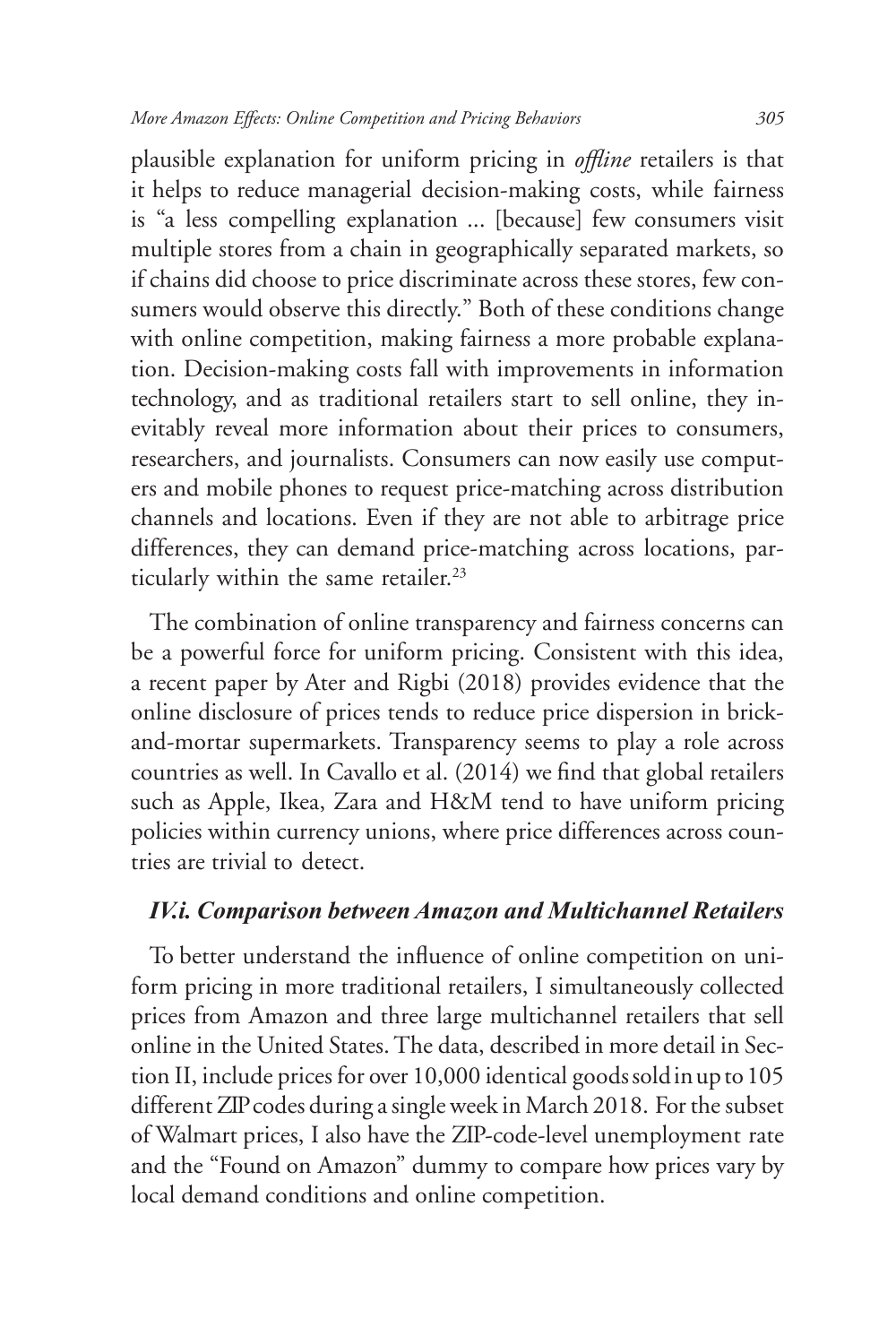Table 4 provides two measures of price dispersion commonly found in the literature. First, I calculate the share of identical prices for all bilateral comparisons between two stores in the same retail chain. For example, if a retailer sells in three locations and two of them have the same price, the share of identical prices is 0.33, because only one of three bilateral comparisons is identical. Second, I compute the average price difference for the same sample, including those bilaterals where prices are identical (zero price difference between two locations).

Panel A of Table 4 shows that Amazon has a high degree of uniform pricing. Prices are identical 91 percent of the time, with an average price difference between stores of only 1.61 percent. These findings are more impressive when we consider that Amazon's 823 products were sampled in an average of 80 ZIP codes, while the 9,469 products in multichannel retailers were available only in an average of 22 ZIP codes.

Still, multichannel retailers are not far behind: their share of identical prices is 78 percent, while the average price difference is 5.49 percent. These results resemble those in Cavallo (2017), where I find that prices collected using mobile phones in different offline locations of nine U.S. retailers were also identical about 78 percent of the time, ranging from 66 percent in drugstores to 96 percent in electronics.

Panel B reveals that most price differences across locations occur in "Food and Beverages," the sector with the lowest share of online sales. DellaVigna and Gentzkow (2017) also find a lower share of identical prices for groceries, at 53 percent, with a sample that contains many retailers that do not sell online. Interestingly, the share of identical prices for "Food and Beverages" in Amazon is also lower, at 84 percent, while the average price difference nearly doubles to 2.92 percent. By contrast, the prices for electronics have nearly perfect uniform pricing in all the retailers I sampled.

#### *IV.ii. Online Competition and Uniform Pricing*

To determine whether online competition affects uniform pricing, Table 5 follows a similar approach to the one used in the previous section. I focus on the subset of products sold by Walmart on its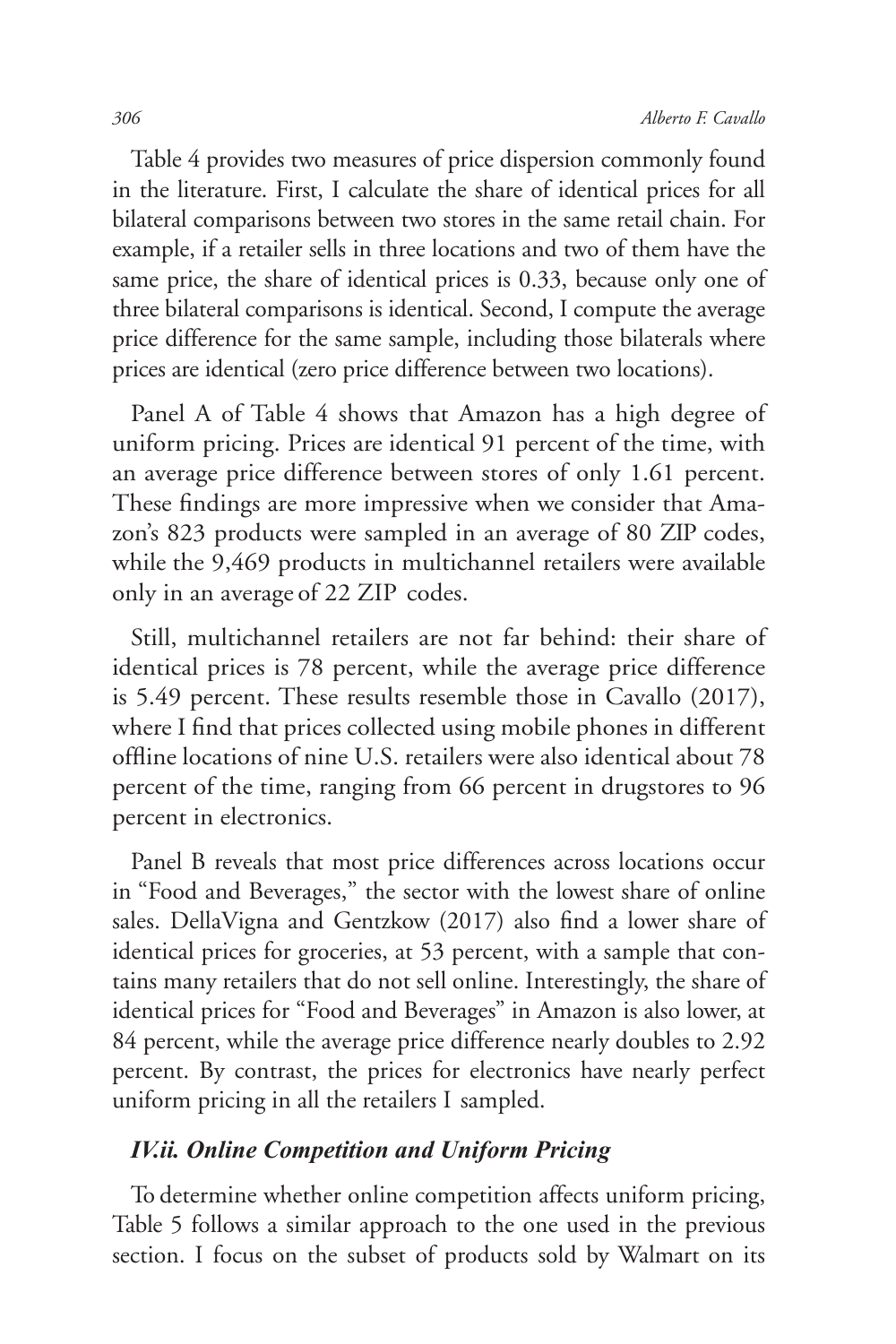|                                     | Share of Identical |        | Average Price Difference  |                  |
|-------------------------------------|--------------------|--------|---------------------------|------------------|
|                                     | Other Retailers    | Amazon | Other Retailers (percent) | Amazon (percent) |
| Panel A: All Sectors                |                    |        |                           |                  |
| Mean                                | 0.78               | 0.91   | 5.49                      | 1.61             |
| <b>Standard Deviation</b>           | (0.30)             | (0.19) | (9.44)                    | (4.44)           |
| Number of Products                  | 9,469              | 823    |                           |                  |
| Average ZIP Codes                   | 22                 | 80     |                           |                  |
| Panel B: Major Sectors              |                    |        |                           |                  |
| Food & Beverages                    |                    |        |                           |                  |
| Mean                                | 0.76               | 0.84   | 6.33                      | 2.97             |
| <b>Standard Deviation</b>           | (0.31)             | (0.24) | (9.84)                    | (5.26)           |
| Number of Products                  | 6,588              | 344    |                           |                  |
| Average Zip Codes                   | 15                 | 65     |                           |                  |
| <b>Recreation &amp; Electronics</b> |                    |        |                           |                  |
| Mean                                | 0.99               | 0.99   | 0.006                     | 0.003            |
| <b>Standard Deviation</b>           | (0.16)             | (0.05) | (0.22)                    | (0.04)           |
| Number of Products                  | 1,578              | 191    |                           |                  |
| Average ZIP Codes                   | 42                 | 100    |                           |                  |

#### **Table 4 Evidence of Uniform Pricing in Large U.S. Retailers**

"Grocery" website (where there is at least some geographical price dispersion) and regress the share of identical prices and the average price difference on the "Found on Amazon" dummy variable, my proxy for online competition at the product level. I also include a variable that counts the number of ZIP codes where each product is found, as well as the average log difference in unemployment rates for all the bilateral combinations between those ZIP codes.

Table 5 shows that goods that can be easily found on Amazon are more likely to be priced identically by Walmart in multiple locations. The share of identical pricing for those products increases 5.8 percentage points, from a level of 91 percent to almost 97 percent. A similar result is obtained for the average price difference, which falls by 1.9 percentage points for goods found on Amazon, from about 2.9 percent in the full sample.

Columns 2 and 4 show the effects of adding the number of ZIP codes sampled and the unemployment rate difference. I include the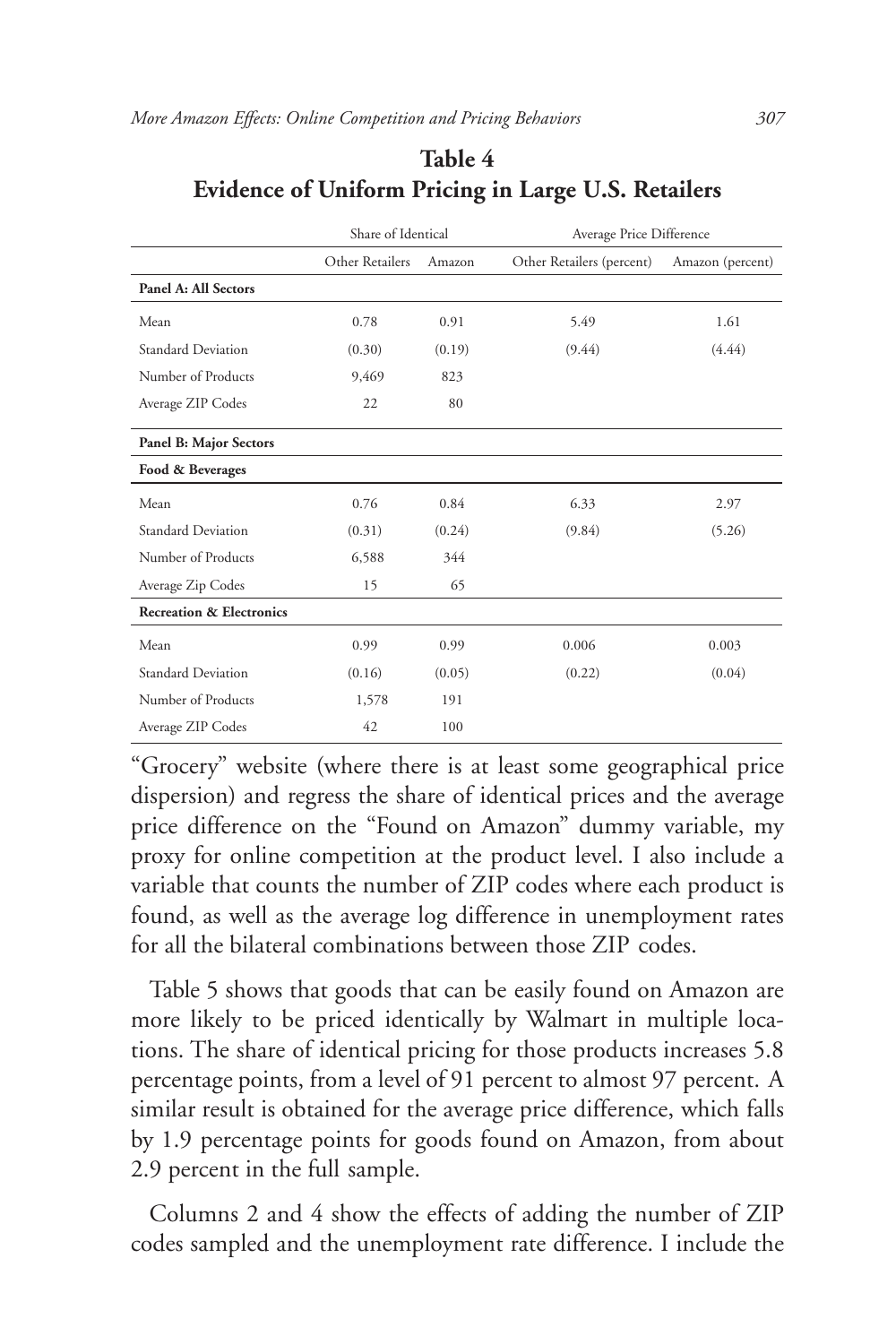|                    | Share of Identical |                     |                     | Average Price Difference |
|--------------------|--------------------|---------------------|---------------------|--------------------------|
| Found on Amazon    | 0.058<br>(0.008)   | 0.055<br>(0.008)    | $-1.979$<br>(0.306) | $-1.891$<br>(0.309)      |
| Zip Codes Sampled  |                    | 0.002<br>(0.000)    |                     | $-0.044$<br>(0.017)      |
| UE Rate Difference |                    | $-0.006$<br>(0.002) |                     | 0.386<br>(0.071)         |
| Constant           | 0.914<br>(0.004)   | 0.921<br>(0.009)    | 2.939<br>(0.152)    | 1.794<br>(0.386)         |
| Observations       | 3,982              | 3,949               | 3,778               | 3,746                    |
| Obs. on Amazon     | 934                | 929                 | 908                 | 903                      |
| R-squared          | 0.022              | 0.031               | 0.014               | 0.024                    |

# **Table 5 Uniform Pricing for Walmart's Grocery Products Found on Amazon**

Notes: The dependent variables are measured using prices collected from multiple ZIP codes in March 2018. The variable "Found on Amazon" is a dummy that identies whether the product was found by a scraping robot that searched for the first 100 characters of the product description on Amazon's website. Fixed effects are computed using the product's COICOP three-digit category. Standard errors are in parentheses.

number of ZIP codes to help control for the possibility that the products "Found on Amazon" might belong to national brands sold in multiple locations. The coefficient has the right sign, but its magnitude is very small.

The results for the unemployment rate differences are more revealing. Column 2 shows that increasing the unemployment rate difference between two locations by 1 percent tends to reduce the share of identical prices by 0.6 percent. Assuming a linear relationship, we need a 10 percentage point difference in unemployment between two locations to have the same effects as being "found on Amazon." At the same time, column 4 suggests that unemployment differences have a greater impact on the size of price differences between locations. A 10 percent increase in the difference of unemployment would raise the average price difference by about 4 percent.

In sum, I find that traditional retailers that sell online tend to have a high degree of uniform pricing, which closely resembles Amazon's behavior. In the cross section, the more a good competes with Amazon, the higher the degree of uniform pricing. While I am unable to see how uniform pricing has changed over time, this evidence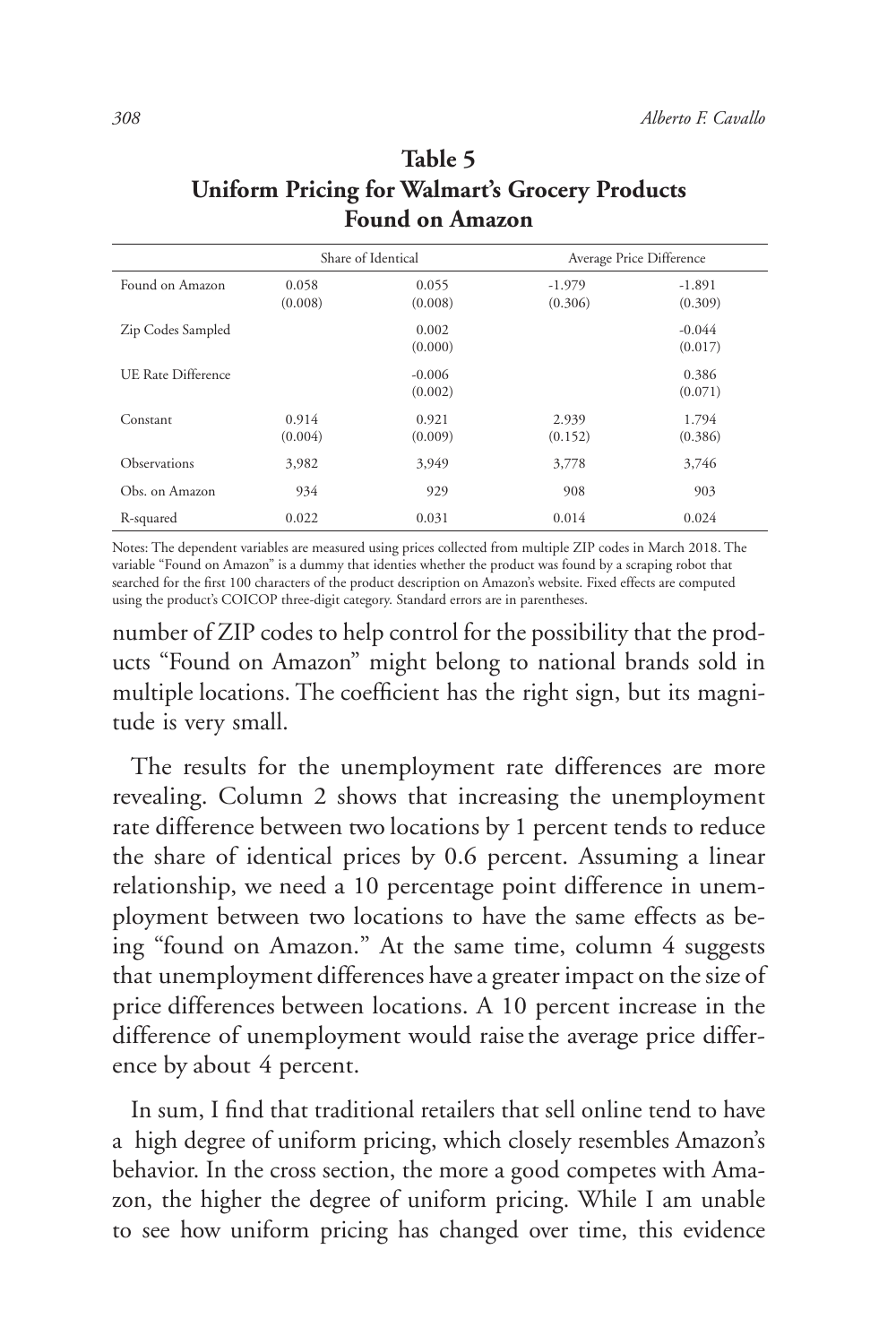suggests that as traditional retailers compete more with online retailers, their geographical price dispersion will continue to fall.

#### **V. Implications for Pass-Through and Inflation**

A higher frequency of price changes can increase their sensitivity to various types of shocks. Consistent with this hypothesis, Gorodnichenko and Talavera (2017) find evidence of a much higher exchange rate pass-through in online retailers. But as noted by DellaVigna and Gentzkow (2017), uniform pricing also tends to dampen the response to local economic conditions. So if online competition is making prices more flexible *and* uniform, we should expect to see an increase mainly in the price sensitivity to "nationwide" shocks. Examples of such shocks include changes in average gas prices or fluctuations in nominal exchange rates.<sup>24</sup>

In this section, I look for evidence of this effect in multichannel retailers. First, I confirm that online competition increases both exchange-rate and gas-price pass-through for Walmart's products. Next, I document an increase in pass-through rates in more aggregate online data over time.

#### *V.i. Online Competition and Pass-Through*

I start by running a standard dynamic-lag pass-through regression with Walmart's microdata. I use quarterly prices and consider separately the reaction of good-level prices to changes in both nationalaverage gas prices and the nominal exchange rate, so that:

$$
\Delta p_{i c,t} = \sum_{k=0}^{1} \beta_k \Delta s_{i c,t-k} + \delta_{i c,t} \Delta X_{i c,t} + \epsilon_{i c,t}
$$
 (1)

where Δ $p_{ict}$  is the change in the log price of good *i* in category *c* at time *t*, ∆*s ic,t−k* is either the log change in gas prices or the nominal exchange rate, and *k* is the number of lags.  $\Delta X_{i}$  is a vector that includes fixed effects at the individual good level, fixed effects at the category level, and the first lag of the dependent variable to account for the persistence in inflation.

For gas prices, I follow Choi et al. (2018) and report the coefficient for the contemporaneous effect (a single quarter) in Table 6.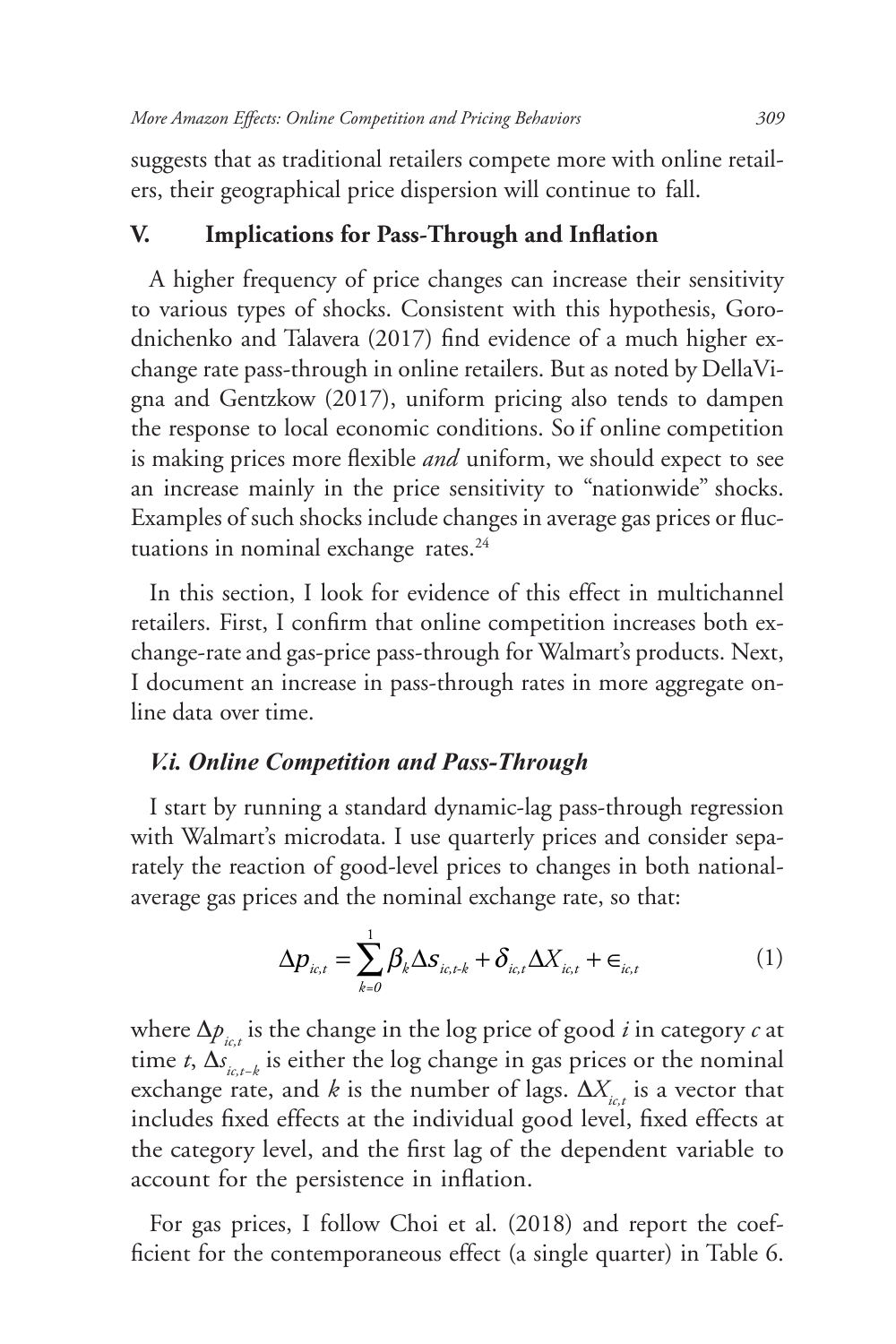For exchange rates, I follow Burstein and Gopinath (2014) and report pass-through as the sum of the coefficients for two lags of the change in the nominal exchange rate, which is usually considered to be the "short-run pass-through" in the literature. To measure the exchange rate, I use the trade-weighted value of the U.S. dollar against the currencies of a broad group of trading partners, as published by Board of Governors of the Federal Reserve. I invert the index so that an increase is a depreciation of the U.S. dollar that is expected to have a positive pass-through coefficient on prices.

Table 6 shows that retail prices at the product level exhibit a great deal of pass-through from both gas prices and exchange rates, and in both cases, pass-through increases significantly when products compete online. The gas-price pass-through rate is 22 percent in a single quarter, and it rises from 19 percent to 28 percent for goods that can be easily found on Amazon. The short-run exchange-rate passthrough is 32 percent and rises from 26 percent to 44 percent for products that can be found on Amazon.

The estimated levels of pass-through are sensitive to the number of lags and other details in the regression, but the observed increase in pass-through when a product is found on Amazon holds under many different model specifications. In particular, in the appendix I show similar results with different estimation techniques, including OLS, fixed effects, difference and system GMM, as well as a regression that includes both gas prices and exchange rates at the same time.

#### *V.ii. Pass-Through Over Time*

The previous results show that online competition increases the price sensitivity to shocks at Walmart, but does it affect other retailers, and is there evidence that pass-through is increasing over time?

To answer these questions, I now focus on exchange rate passthrough, for which I have better data and a variety of methodologies used in the literature. My main objective is to study how passthrough has changed over time, regardless of the specific method used to measure it.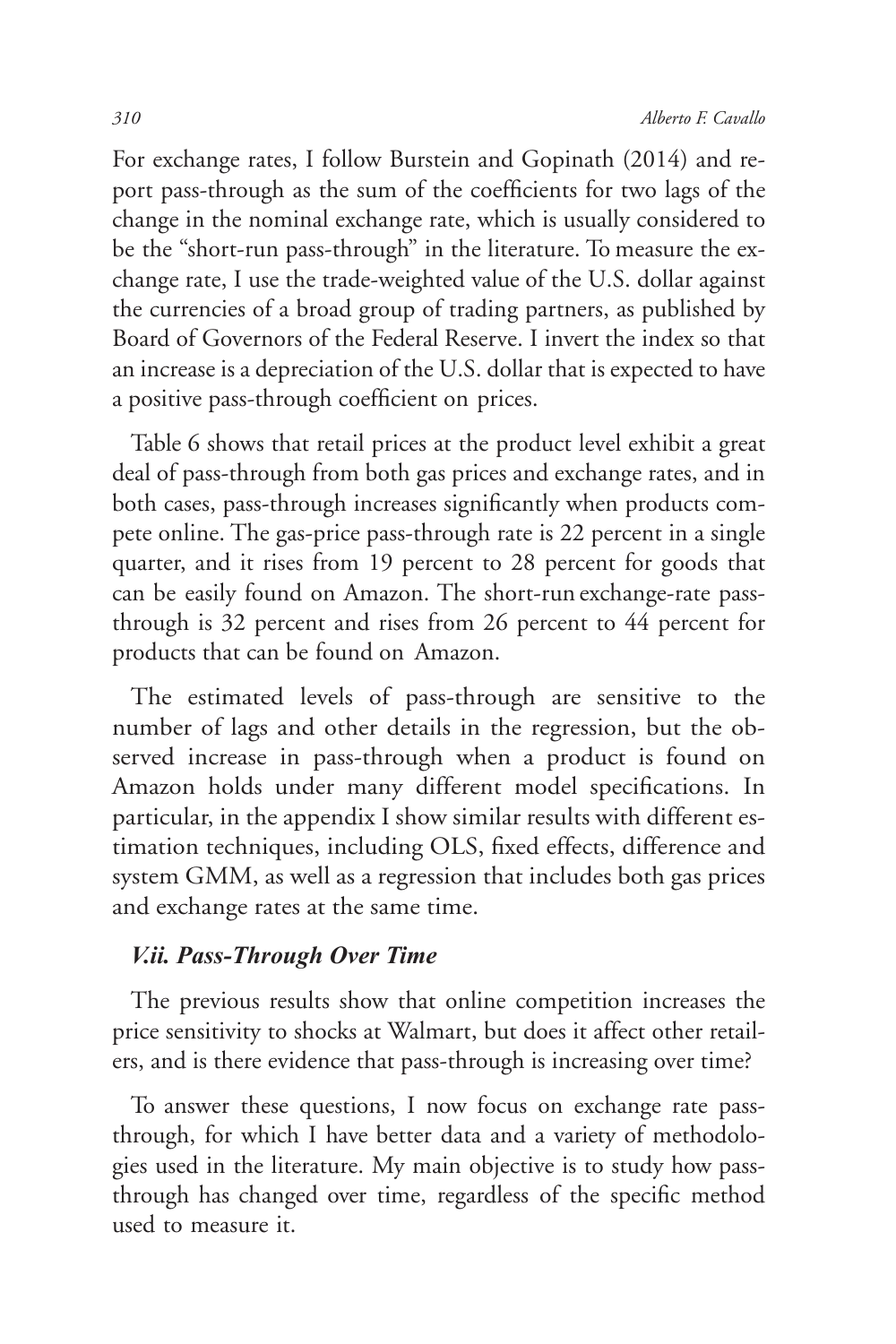|                              |             |                | Found on Amazon |  |
|------------------------------|-------------|----------------|-----------------|--|
|                              | Full Sample | N <sub>o</sub> | Yes             |  |
| Gas Prices (one quarter)     | 0.22        | 0.19           | 0.28            |  |
|                              | (0.02)      | (0.02)         | (0.03)          |  |
| Observations                 | 191,690     | 122,800        | 68,890          |  |
| R-squared                    | 0.17        | 0.17           | 0.16            |  |
| Exchange Rate (two quarters) | 0.32        | 0.26           | 0.44            |  |
|                              | (0.03)      | (0.04)         | (0.05)          |  |
| Observations                 | 191,690     | 122,800        | 68,890          |  |
| R-squared                    | 0.17        | 0.18           | 0.16            |  |

### **Table 6 Short-Run Pass-Through into Walmart's Prices (2016-18)**

Notes: All data are quarterly. The dependent variable is the log change in individual product prices, and the independent variables include the first lag of the dependent variable and lags of either the log change in gas prices or the trade-weighted nominal exchange rate broad index published by the Board of Governors of the Federal Reserve (TWEXB). The index is inverted so that an increase is a depreciation of the U.S. dollar and the sign of the passthrough estimates is consistent with those reported in the literature. This table shows the results using a fixed-effects estimator at the individual product level and COICOP three-digit category and reports the contemporaneous (firstquarter) pass-through for gas price changes and the sum of the contemporaneous and first lag (two quarters) of the nominal exchange rate changes. Standard errors are in parentheses.

In Table 7, Panel A, I start by running regression (1) using price indices computed with online data from a large number of multichannel retailers in the United States from 2008 to 2017.25 One advantage of these data is the large number of multichannel retailers and sectors. The other is the long time series, which makes it possible to split the sample into two periods, from 2008 to 2012 and from 2013 to 2017. All available COICOP three-digit sectors are included, with the exception of gas price indices.

Consistent with the increase in the frequency of price changes observed in Section III, the short-run (two quarters) effect of exchange rates on online price indices has doubled over time, from 12 percent to 25 percent. The long-run (eight quarters) effect is higher at 31 percent and also increases over time, from an insignificant 0.04 percent in 2008-12 to a statistically significant 44 percent in recent years.

A major limitation of the regressions in Panel A is that these price indices include nontradables and goods that are domestically produced, which may not only dampen the level of the coefficients but could also affect their behavior over time if the composition of imported and domestic products is not constant. Furthermore, without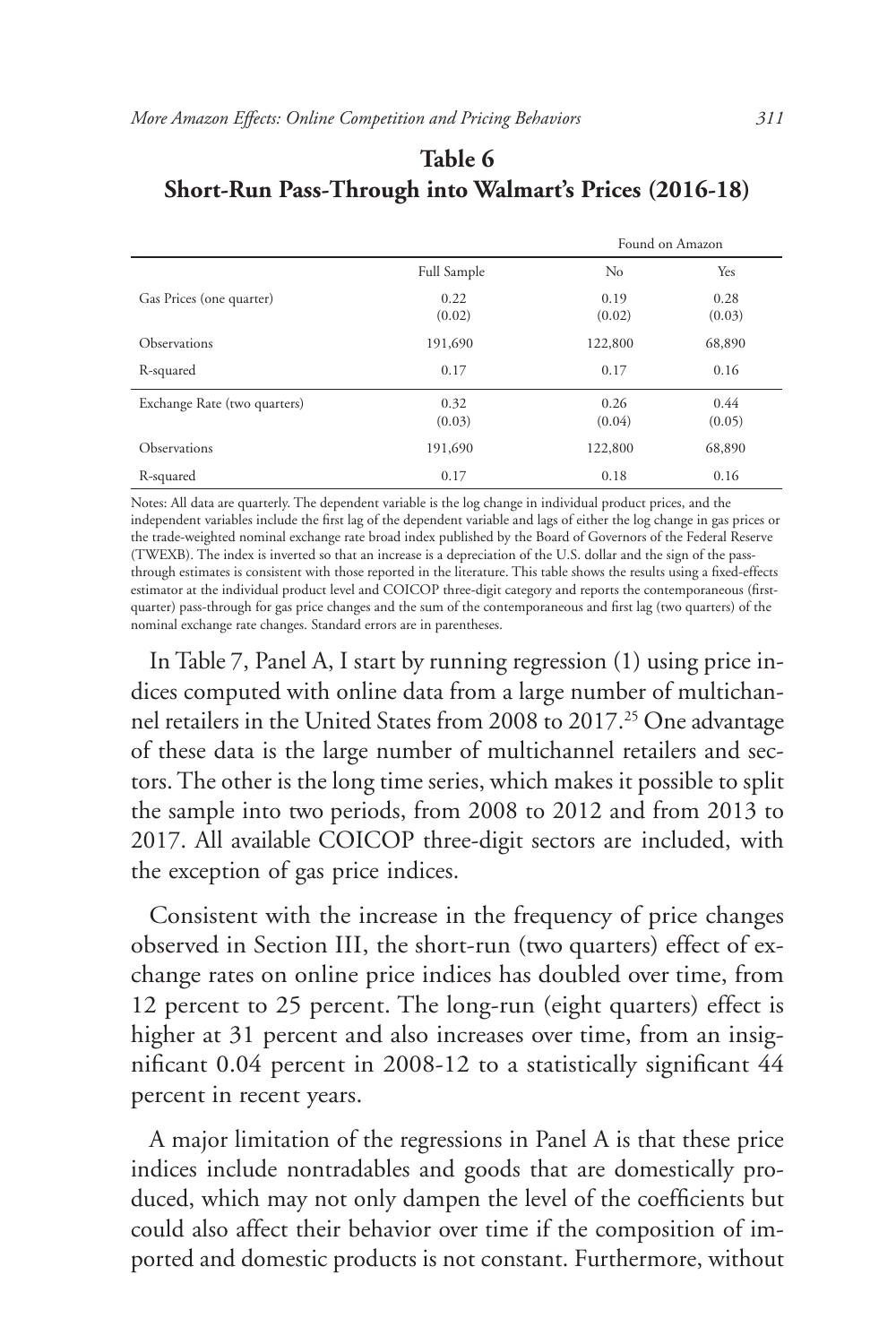|                                                                        |             | By Period |         |
|------------------------------------------------------------------------|-------------|-----------|---------|
|                                                                        | Full Sample | 2008-12   | 2013-17 |
| <b>Panel A:</b> Online U.S. Price Indexes (All goods excluding fuel)   |             |           |         |
| Short-Run (two quarters)                                               | 0.16        | 0.12      | 0.25    |
|                                                                        | (0.05)      | (0.07)    | (0.06)  |
| Long-Run (two years)                                                   | 0.31        | 0.04      | 0.44    |
|                                                                        | (0.09)      | (0.37)    | (0.12)  |
| <b>Panel B:</b> Matched Relative Prices (two sectors, seven countries) |             |           |         |
| Food and Beverages                                                     | 0.38        | 0.23      | 0.45    |
|                                                                        | (0.01)      | (0.05)    | (0.02)  |
| Electronics                                                            | 0.83        | 0.79      | 0.91    |
|                                                                        | (0.03)      | (0.14)    | (0.07)  |

# **Table 7 Price Sensitivity to Exchange Rates Over Time**

Notes: Panel A shows pass-through coefficients from a dynamic lag regression using price indices computed with online data from a large number of multichannel retailers. Panel B shows the long-run relative pass-through coefficients from equation (2), using a database with carefully matched products across seven countries. Standard errors are in parentheses.

information about the country of origin, I am unable to control for shocks in foreign production costs that may correlate with the nominal exchange rate.

An alternative way of measuring the long-run sensitivity of retail prices to the nominal exchange rate is to estimate a relative price regression using matched-product prices across countries in levels, as in Gorodnichenko and Talavera (2017):

$$
\ln\left(p_{i,t}^{us}/p_{i,t}^{z}\right) = \alpha^{us,z} + \beta \ln\left(e_i^{us,z}\right) + \epsilon_{i,t}^{us,z}
$$
 (2)

where  $p_{i,t}^{\text{us}}$  denotes the price of good *i* at time *t* in the United States, *z* is the notation for another country, and  $e_t^{\mu s,z}$  is the nominal exchange rate defined as the number of U.S. dollars per unit of *z* (so an increase in  $e_t^{us,z}$  is a depreciation of the U.S. dollar). The coefficient  $\beta$ is the estimate of long-run exchange rate pass-through into relative prices. Under full pass-through, the  $\beta$  would be 1, and the law of one price would hold in relative terms.<sup>26</sup>

At the retail level, using relative prices provides the advantage of implicitly controlling for production costs and other product-level shocks that affect prices in both countries and may be correlated with nominal exchange rates. This approach is rare in the literature because it requires access to microdata from identical products across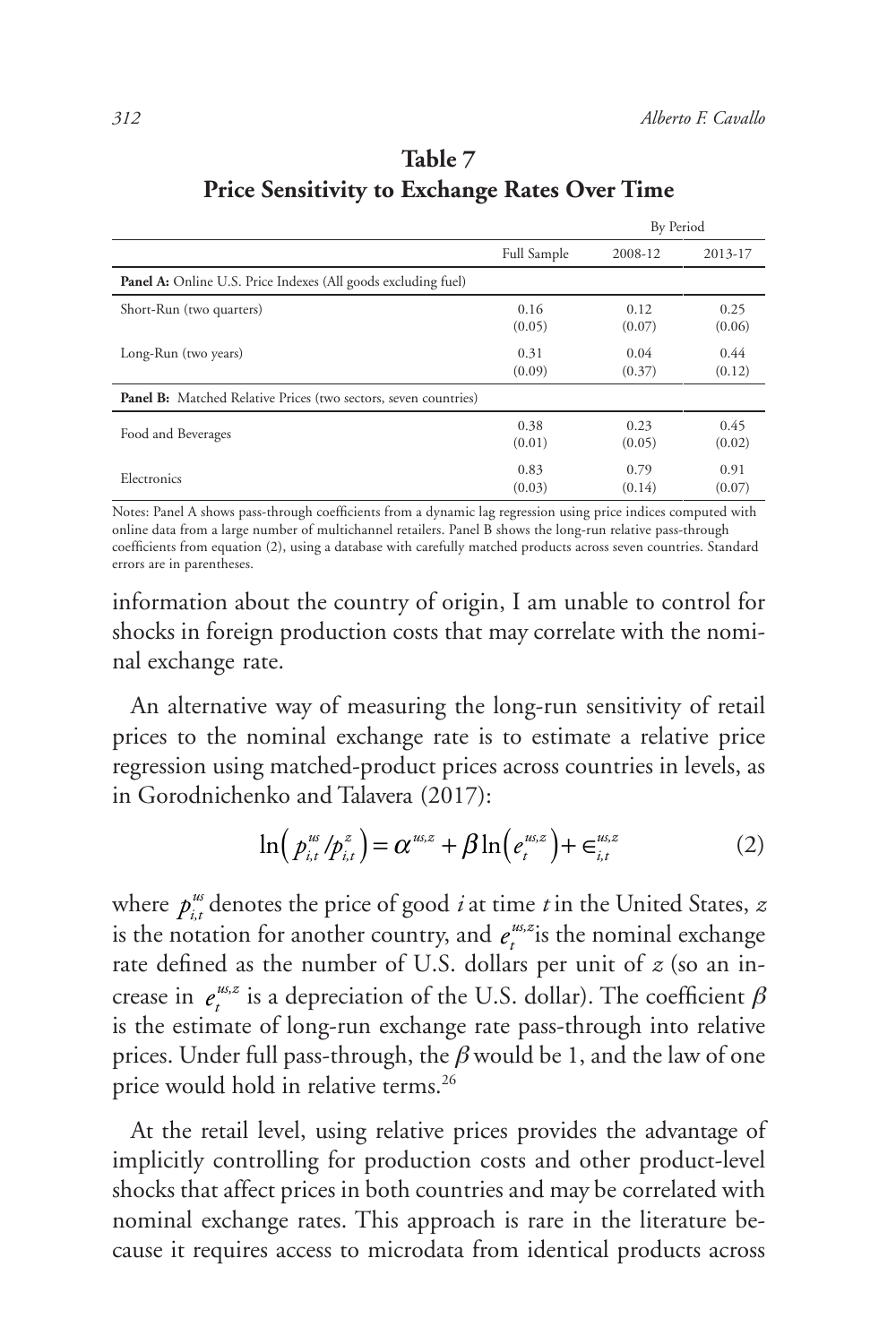countries. I use the same data described in Cavallo et al. (2018), which includes the prices of thousands of individual varieties matched into 267 narrowly defined "products." The countries included, in addition to the United States, are Australia, Brazil, China, Japan, South Africa and the United Kingdom. More details about the data can be found in Section II.

Table 7 Panel B shows the  $\beta$  coefficients for goods in the "Food" and Beverages" and "Electronics" categories. The relative-price pass-through is higher for "Electronics," at 83 percent versus only 38 percent for "Food and Beverages." Just like with the price index results, both categories display a significant increase in the passthrough over time. The sensitivity in "Food and Beverages" doubles, from 23 percent in 2008-12 to 45 percent in 2013-17. Similarly, the pass-through for "Electronics" rises from 79 percent to 91 percent between the same periods.

Such high levels of exchange-rate pass-through are not commonly found at the retail level. Burstein and Gopinath (2014) estimate a long-run pass-through in tradable CPI prices of just 13 percent in the United States until 2011.<sup>27</sup> The 44 percent long-run pass-through in Panel A for 2013-17 is closer to the level reported by Gopinath (2016) for U.S. import prices "at-the-dock."28 While differences in methods and data can affect pass-through estimates, the evidence suggests that online competition is making U.S. retail prices far more sensitive to exchange rates than in the past, gradually closing the gap between retail and border pricing behaviors.

#### **VI. Conclusions**

Online competition can influence retail markets in many ways. An important and often overlooked mechanism is the way it changes retail pricing behaviors, which can have long-lasting effects on inflation dynamics. This paper studies pricing behaviors for large multichannel retailers in the United States over the past 10 years and shows how online competition increases both the frequency and the extent of uniform prices across locations. When combined, these factors tend to make prices more sensitive to aggregate nationwide shocks, which I document by finding increasing levels of gas-price and nominal exchange-rate pass-through.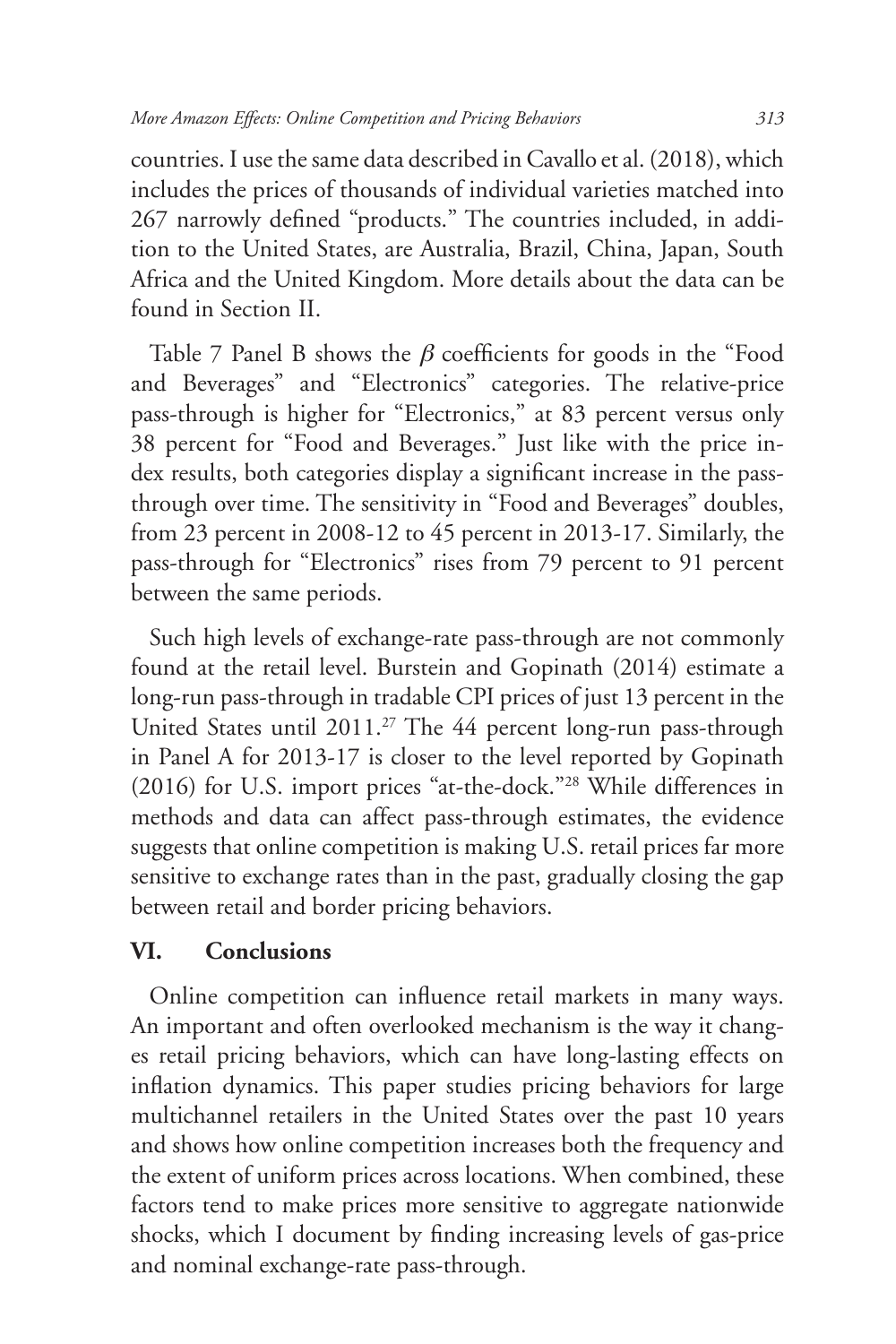For policymakers and anyone interested in inflation dynamics, these findings imply that retail prices are becoming less "insulated" from nationwide shocks. Fuel prices, exchange-rate fluctuations, or any other shock that may enter the pricing algorithms used by large retailers are more likely to have a larger impact on retail prices that in the past. In terms of cost shocks, a natural extension of my work would be to measure the retail pass-through from the recent increase in U.S. tariffs. Demand-side shocks, not addressed here, also provide a promising area for future research. Gorodnichenko et al. (2018b) find no evidence of a high-frequency price response to macroeconomic policy announcements that do not affect firm-level demand. More research on the specific metrics and mechanisms used by online firms in their pricing algorithms could give macroeconomists a better understanding of what type of demand shocks are likely to have the greatest impact on aggregate inflation dynamics.<sup>29</sup>

For monetary models and empirical work, my findings suggest that the focus needs to move beyond traditional nominal rigidities: labor costs, limited information, and even "decision costs"—related to inattention and the limited capacity to process data—will tend to disappear as more retailers use algorithms to make pricing decisions. One of the few remaining costs for price-setters may soon be "fairness concerns," as in the work by Rotemberg (1982) and Kahneman et al. (1986). This topic has received relatively little attention in the economic literature as an additional reason for price stickiness.<sup>30</sup> The evidence in this paper suggests that fairness is currently more important to understand price differences between locations than for price changes over time. However, what people consider to be "fair" in terms of pricing can change across countries, sectors and time periods. More work connecting pricing technologies, web transparency, and fairness will be needed to understand how pricing behaviors and inflation dynamics are likely to evolve in the future.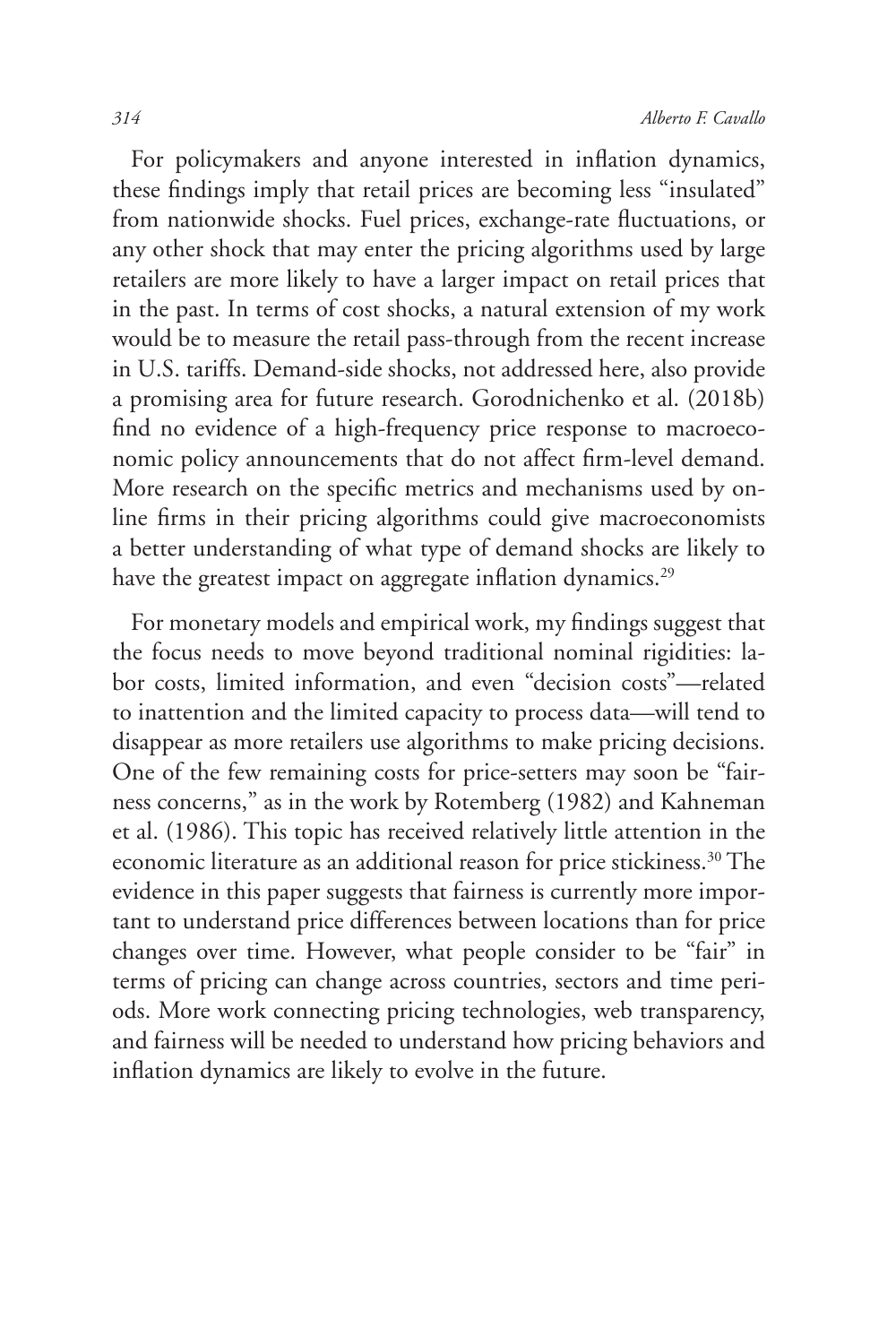Author's Note: I thank Yuriy Gorodnichenko for his discussion and other symposium participants for their comments. I also thank Manuel Bertolotto, Augusto Ospital, Caroline Coughlin, Mike Brodin, Cesar Sosa and the team at PriceStats for their help with the data, and Paula Meloni and Maria Fazzolari from the Billion Prices Project for providing excellent research assistance. Financial Disclosure: I am a co-founder and shareholder of PriceStats LLC, a private company that provided some of the proprietary data used in this paper without any requirements to review of the findings prior to their release.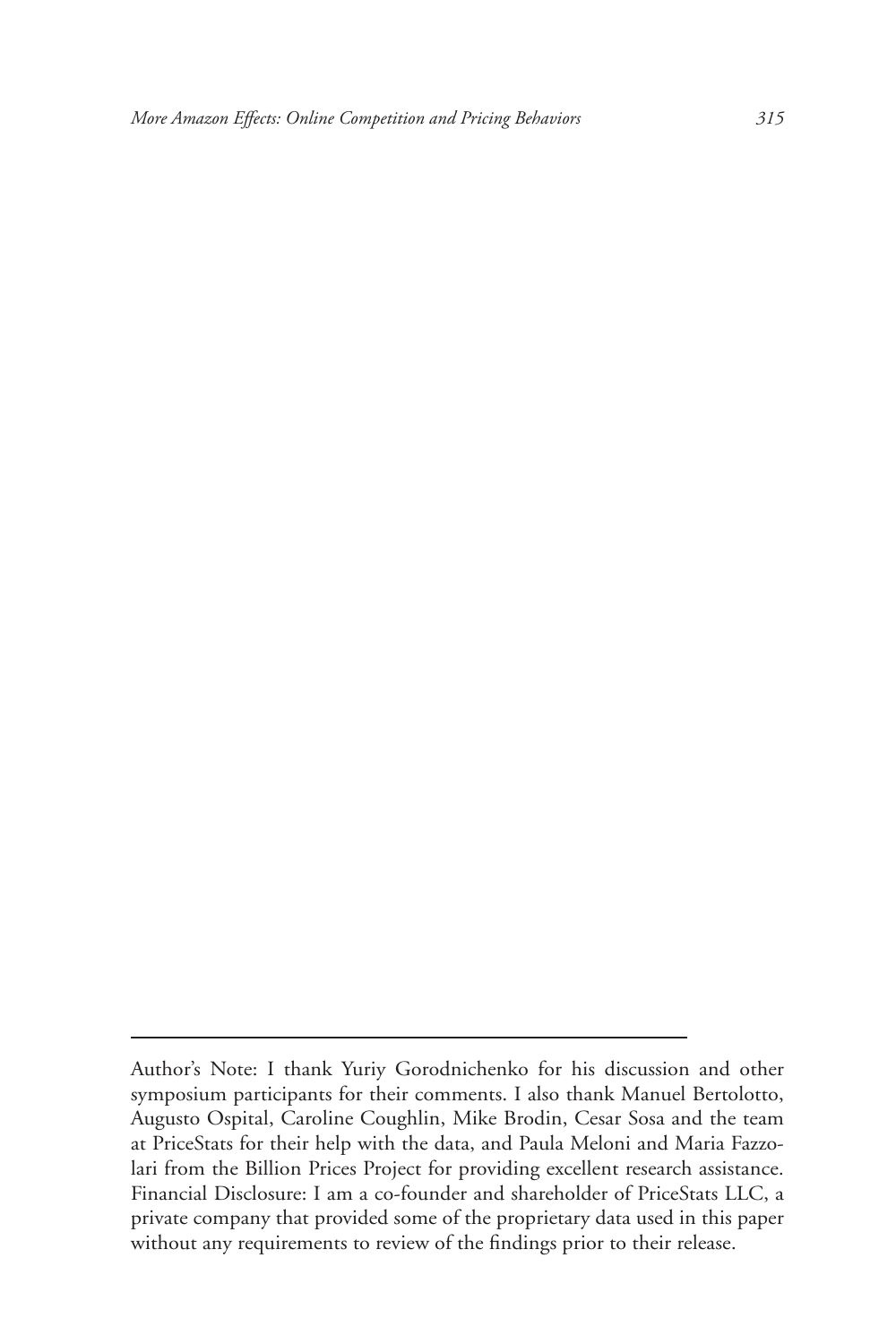#### **Appendix**

#### **ZIP Codes Selected for Uniform Pricing Data**

Using BLS and Census Bureau data, I selected the ZIP codes in each state with the highest and lowest unemployment rates for February 2018 (the last nonpreliminary month of data available at the time the data were merged.) The unemployment data from BLS is available at the county level, so I merged it with a ZIP code county correspondence table from the Census Bureau. A single county may have multiple ZIP codes, and a ZIP code may expand across many counties. To simplify, I only kept ZIP codes that fall fully within a county and then selected the ZIP code with the largest population in every county. Finally, I selected the ZIP codes with the highest and lowest unemployment rate in each state. I added ZIP code 02138 (my location) and 98101 (Amazon's Seattle headquarters).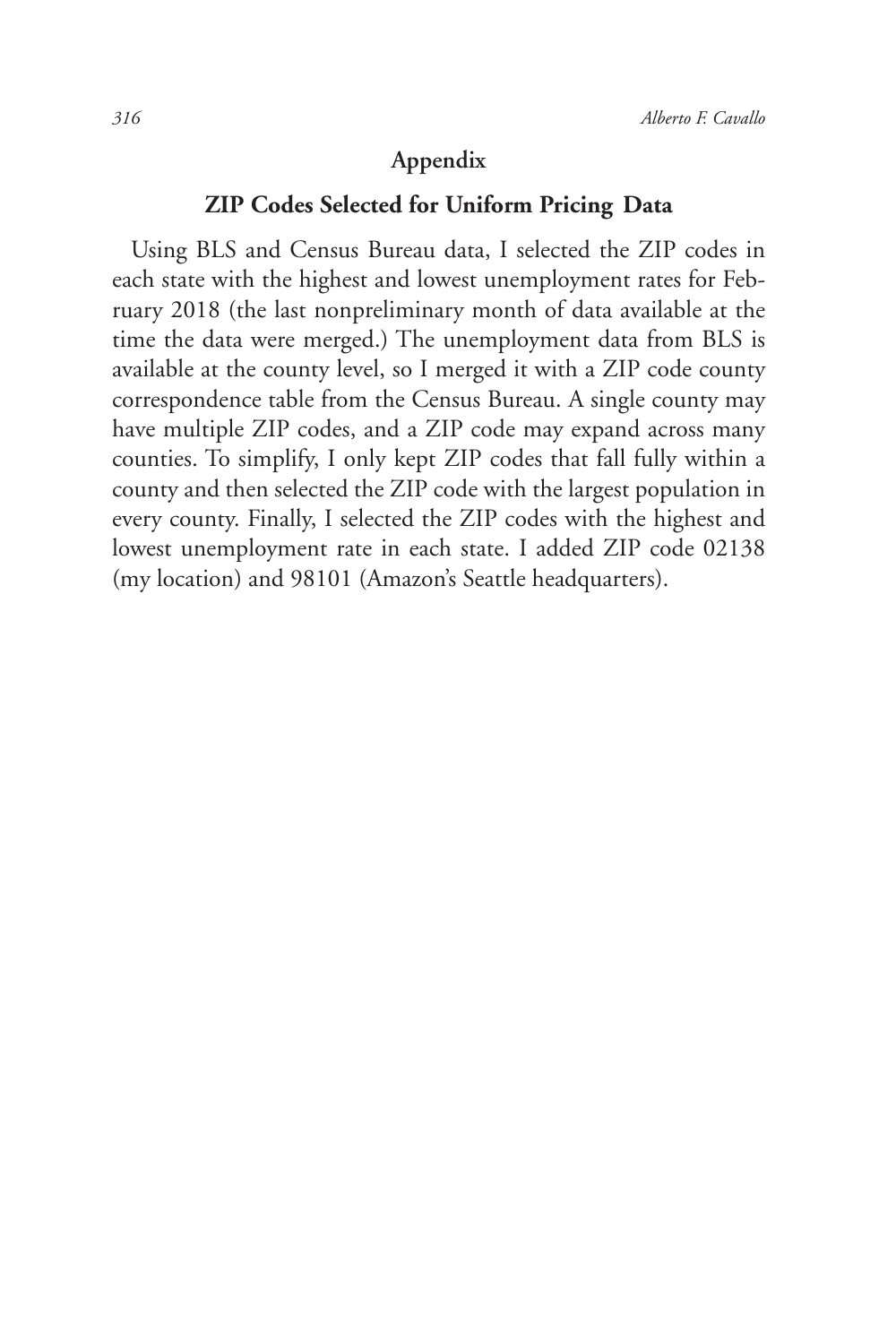# **Appendix Tables**

# Period Averages 2008-10 2011-13 2014-17 **A: Posted Prices** Frequency of Price Changes (%) 21.28 28.02 31.72 Implied Duration (months) 4.70 3.57 3.15 Frequency of Price Increases 9.93 13.18 14.72 Frequency of Price Decreases 11.42 14.84 17.04 Absolute Size of Price Changes (%) 18.65 17.84 15.52 Size of Price Increases 21.45 19.29 16.69 Size of Price Decreases -17.95 -15.3 -14.48 Share of Price Changes under 1pc 5.62 4.94 7.57 Kurtosis of Price Changes 4.13 5.3 **B: Regular Prices** Frequency of Price Changes (%) 15.43 22.39 27.39 Implied Duration (months) 6.48 4.47 3.65 Frequency of Price Increases (%) 6.89 10.27 12.49 Frequency of Price Decreases (%) 8.94 12.12 14.96 Absolute Size of Price Changes (%) 17.45 16.24 15.02 Size of Price Increases (%) 18.3 17.09 15.42 Size of Price Decreases (%)  $-16.79$   $-14.71$   $-14.02$ Share of Price Changes under 1pc 6.59 6.59 5.23 8.01 Kurtosis of Price Changes 4.12 4.87 5.47 Sales as Share of Price Changes (%)  $4.02$   $3.98$   $3.29$

# **Table A1 Behavior of Posted and Regular Prices in Large U.S. Retailers**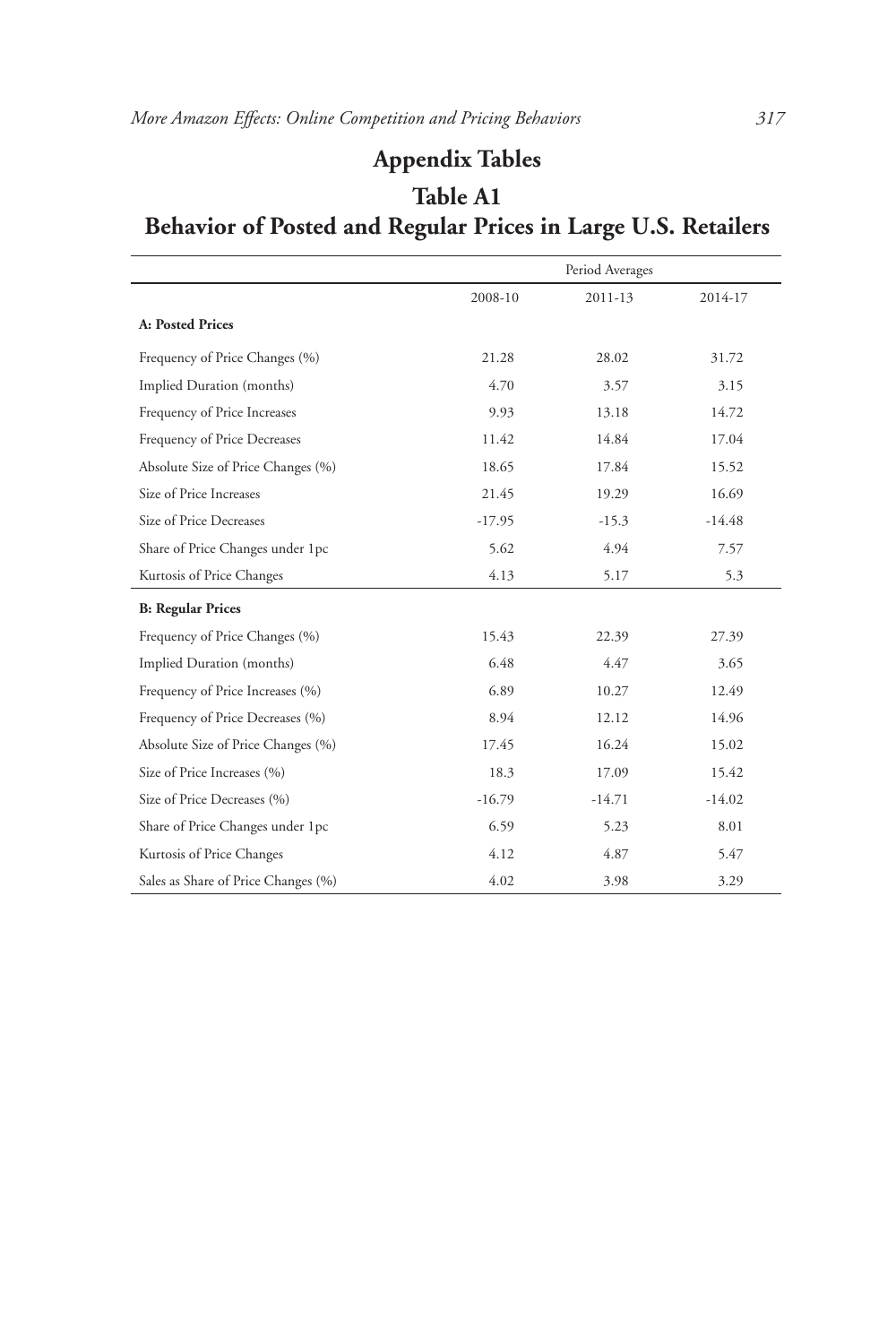|                                            | Found in Amazon |        |        |
|--------------------------------------------|-----------------|--------|--------|
|                                            | Full Sample     | No     | Yes    |
| A: Gas Prices<br>(one quarter)             |                 |        |        |
| <b>OLS</b>                                 | 0.32            | 0.30   | 0.34   |
|                                            | (0.02)          | (0.02) | (0.03) |
| <b>Fixed Effects</b>                       | 0.22            | 0.19   | 0.28   |
|                                            | (0.02)          | (0.02) | (0.03) |
| Difference GMM                             | 0.14            | 0.06   | 0.35   |
|                                            | (0.03)          | (0.04) | (0.05) |
| System GMM                                 | 0.10            | 0.06   | 0.23   |
|                                            | (0.02)          | (0.03) | (0.04) |
| <b>B: Exchange Rates</b><br>(two quarters) |                 |        |        |
| <b>OLS</b>                                 | 0.47            | 0.44   | 0.52   |
|                                            | (0.03)          | (0.03) | (0.04) |
| <b>Fixed Eeffects</b>                      | 0.32            | 0.26   | 0.44   |
|                                            | (0.03)          | (0.04) | (0.05) |
| Difference GMM                             | 0.38            | 0.46   | 0.47   |
|                                            | (0.03)          | (0.05) | (0.05) |
| System GMM                                 | 0.69            | 0.66   | 0.69   |
|                                            | (0.03)          | (0.04) | (0.05) |

# **Table A2 Walmart Pass-Through Using Alternative Estimators**

Notes: Standard errors in parenthesis. Fixed effects at the individual product and COICOP three-digit category levels.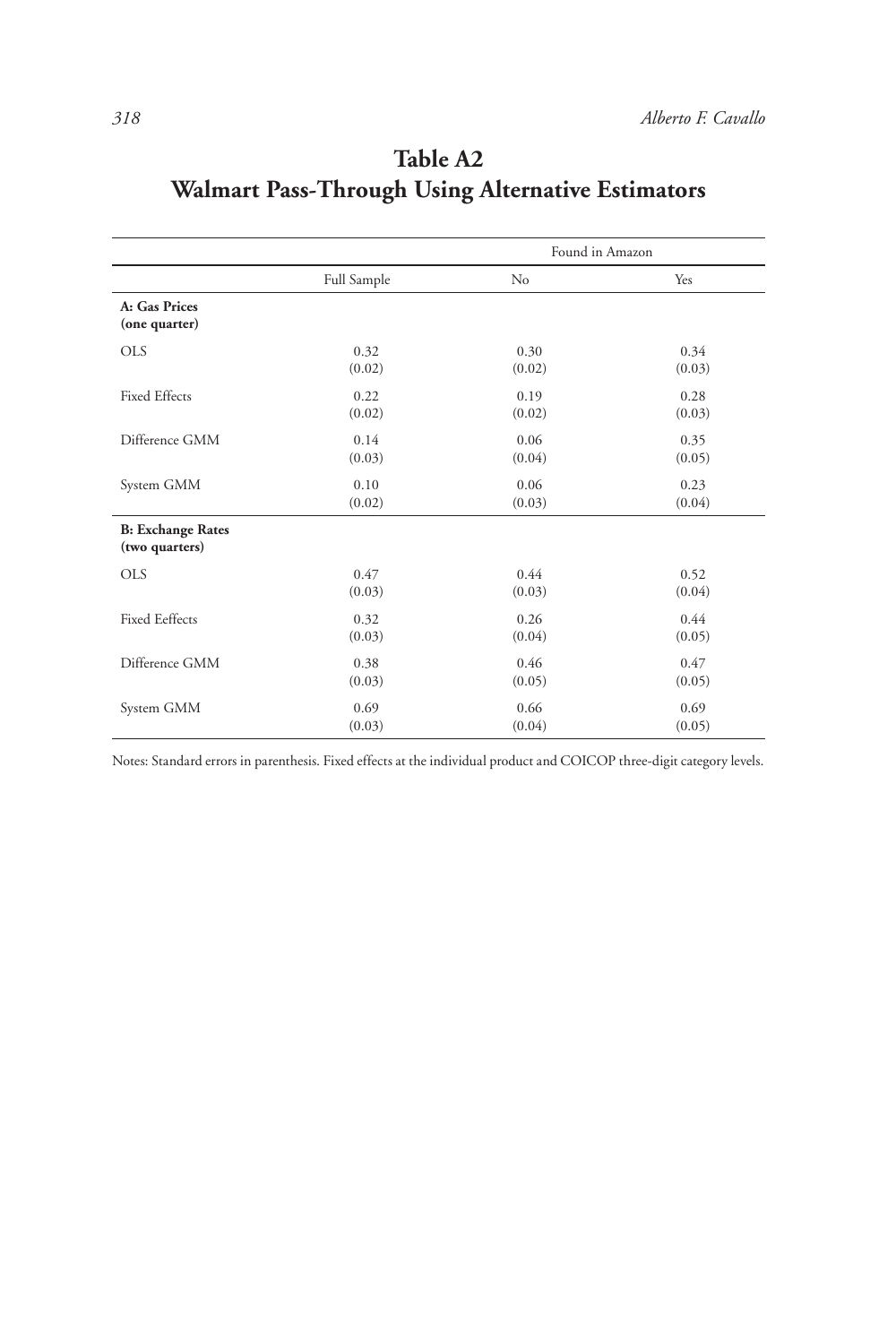# **Appendix Charts Chart A1 Monthly Frequency of Price Changes with Different Sales Filters**



Regular Prices − symmetric v−shaped filter, one−month window

Regular Prices − Nakamura & Steinsson (08) filter A, one−month window

Regular Prices − Kryvtsov and Vincent (17) filter, one−month window

Regular Prices − assymetric v−shaped filter, one−month window

**Chart A2 Monthly Frequency of Price Changes by COICOP Sector**

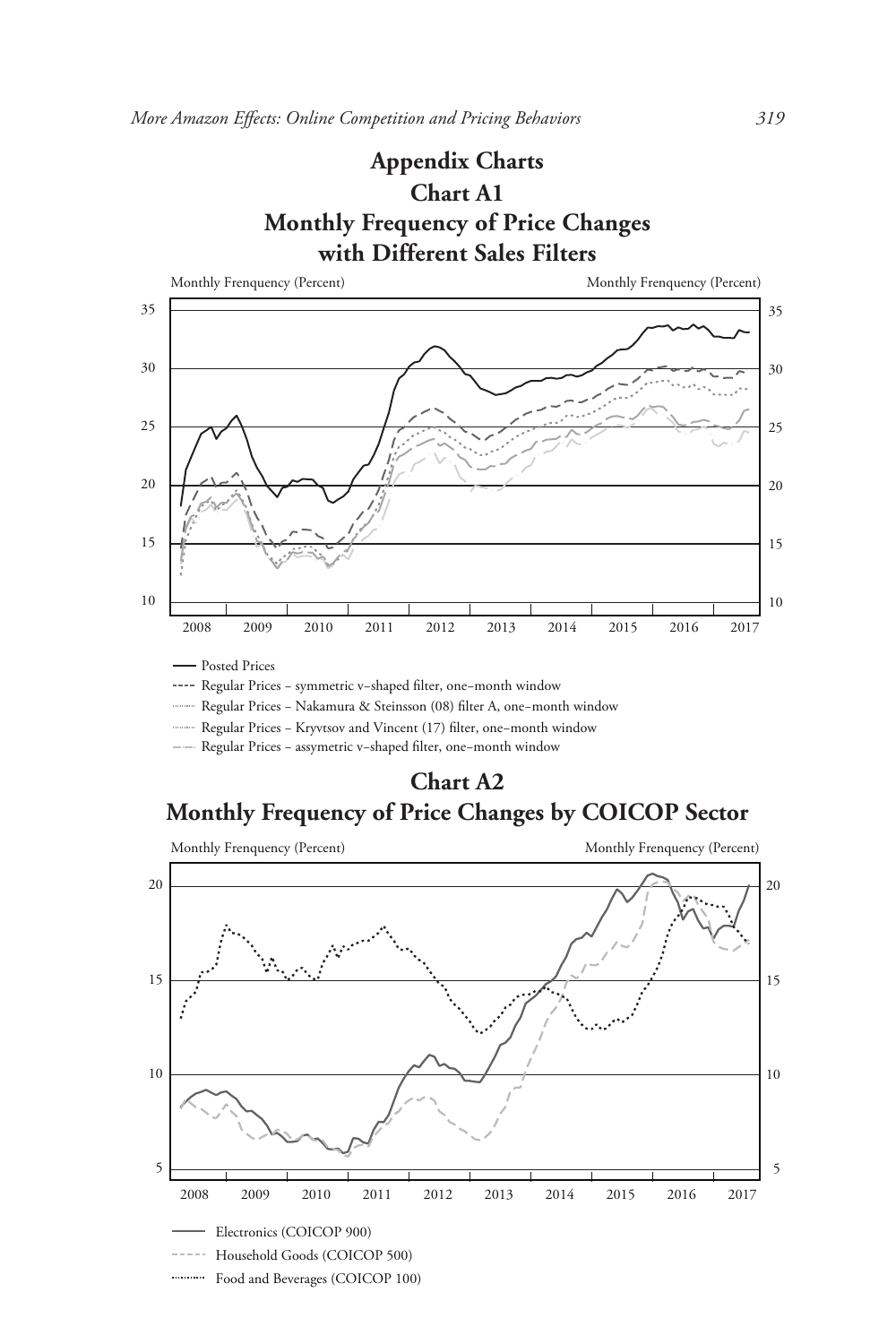

**Chart A3 Implied Duration of Price Changes**

**Chart A4 Mean Absolute Size of Price Changes**

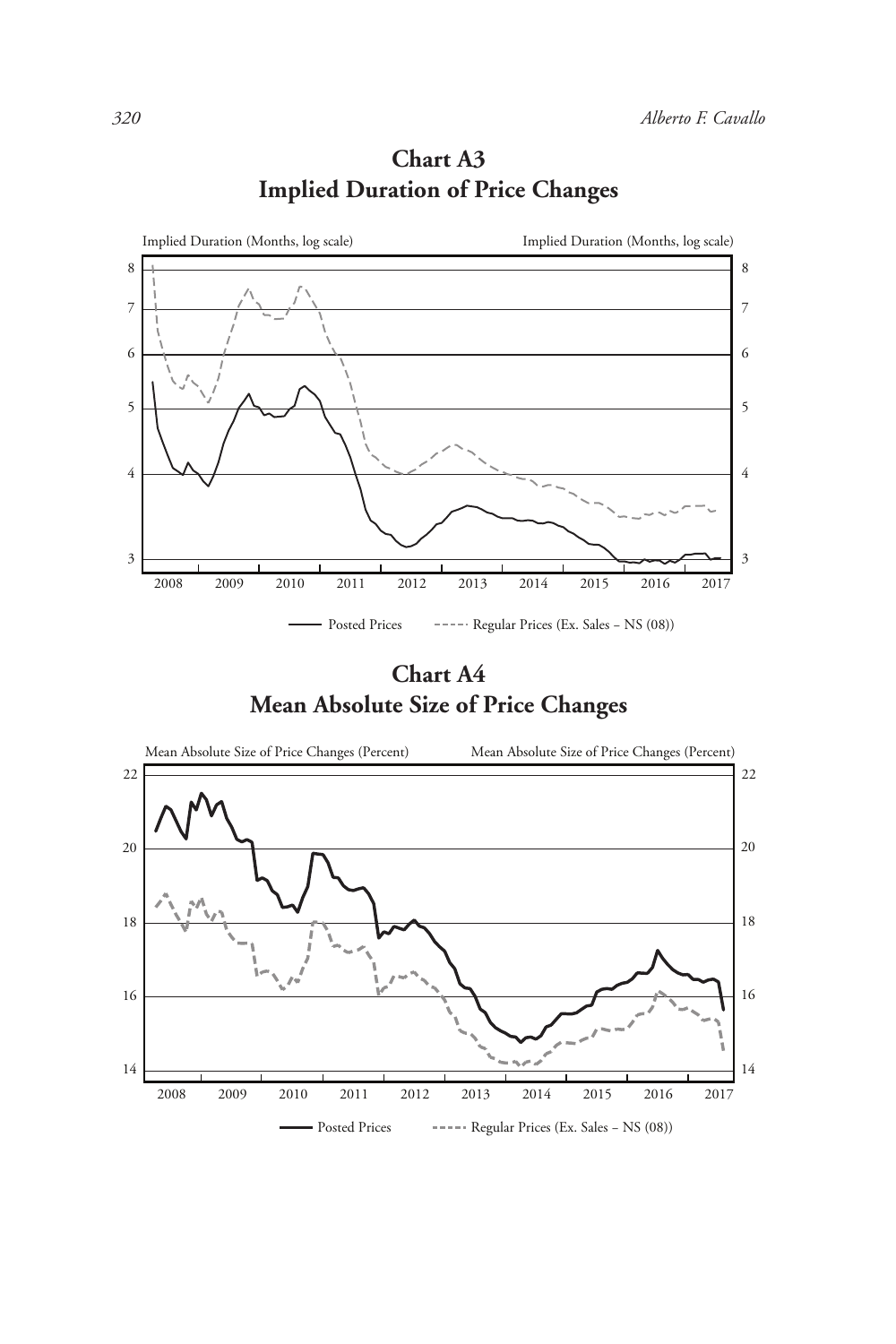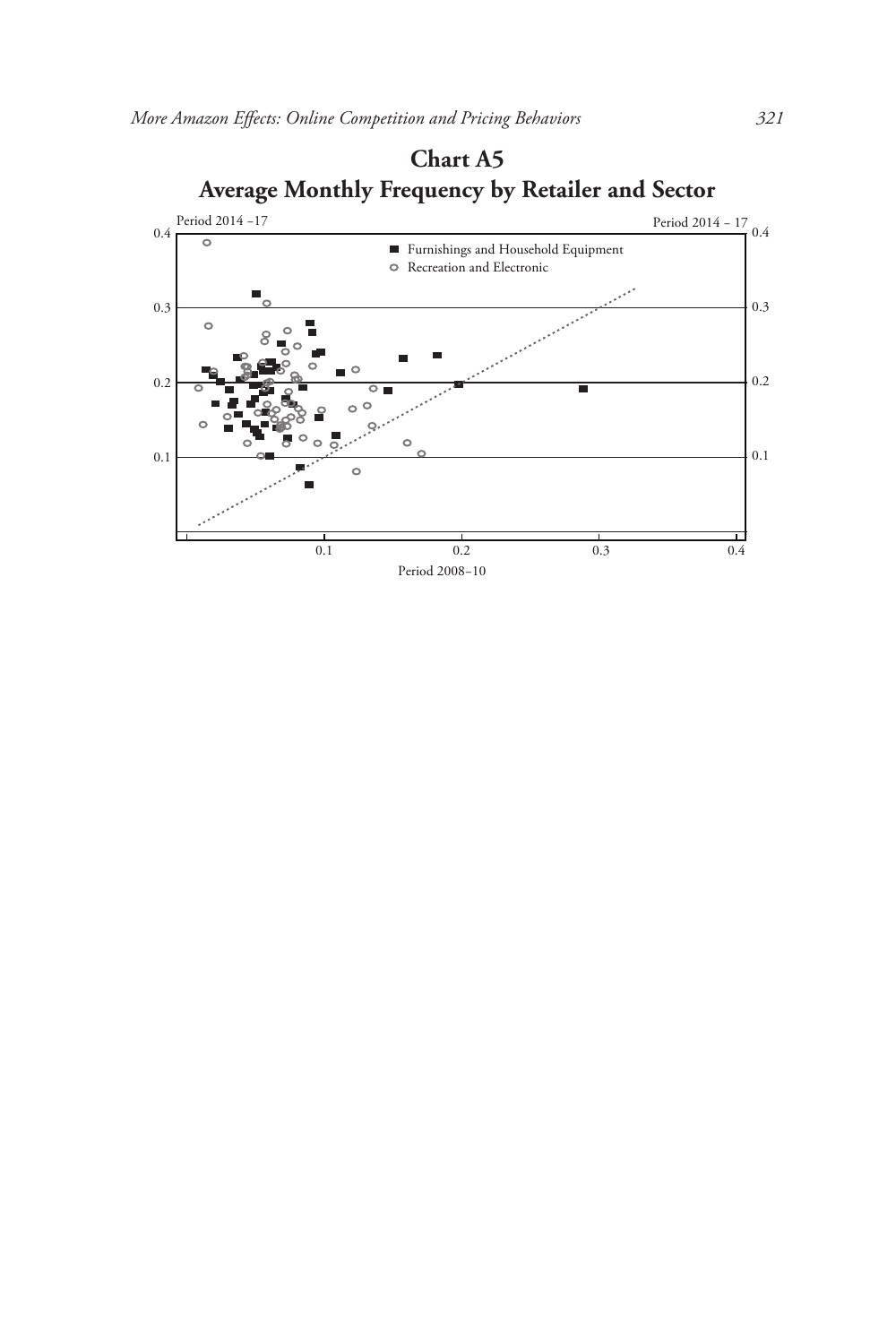#### **Endnotes**

<sup>1</sup>See Yellen (2017). For recent articles in the press, see Berman (2017), Torry and Stevens (2017), and Cohen and Tankersley (2018). Some arguments resemble those on the "Walmart effect" a decade ago, as in Whitehouse (2006). Academic papers at the time, such as Hausman and Leibtag (2007), focused on the "outlet substitution bias" that occurs when the Bureau of Labor Statistics (BLS) methodology implicitly assumes that quality explains most of the price difference among retailers.

2 See Cavallo and Rigobon (2016) and *http://www.thebillionpricesproject.com* for more information.

<sup>3</sup>See Bureau (2018). The BLS website states that "As of 2017, about 8 percent of quotes in the CPI sample (excluding the rent sample) are from online stores." See BLS (2018).

4 The BLS uses a different classification structure for its CPI. When needed, BLS Expenditure weights at the "Entry-Level Item" (ELI) level are matched to their equivalent COICOP three-digit level aggregate statistics in this paper. See *http://www.ilo.org/public/english/bureau/stat/download/cpi/coicop.pdf* for a detailed description of COICOP categories and Bureau of Labor Statistics (2015) for details on the U.S. ELI classification structure.

5 See Mims (2017).

 6These numbers are monthly equivalents of the implied durations reported in weeks in Table 4 of Gorodnichenko et al. (2018a) for regular prices with imputations for missing prices. In a related paper, Gorodnichenko and Talavera (2017) used prices collected from 2008 to 2013 from another large price-comparison website in the United States and found a similarly high frequency of price changes.

7 See Angwin and Mattioli (2012).

8 See Bilotkach et al. (2010), Chen et al. (2016) and Ferreira et al. (2015).

9 See Dastin (2017). This practice seems so widespread that Amazon even filed a patent for a "robot mitigation" method in 2016. See Kowalski and Lategan (2016).

10See *http://fred.stlouisfed.org/series/ECOMPCTSA*. Estimates from market-research firms suggest that Amazon controlled over half of the U.S. online retail market in 2017. See Lunden (2018)

11All the other statistics reported in this section are calculated in a similar way, with the exception of implied durations, which are directly computed at the aggregate level as *1/frequency*. The results in this section are similar when I use other aggregation methods such as medians and geometric means.

 $12$ Not all retailers have sale indicators, so I rely on one of the algorithms in Nakamura and Steinsson (2008) to remove both symmetric and asymmetric v-shaped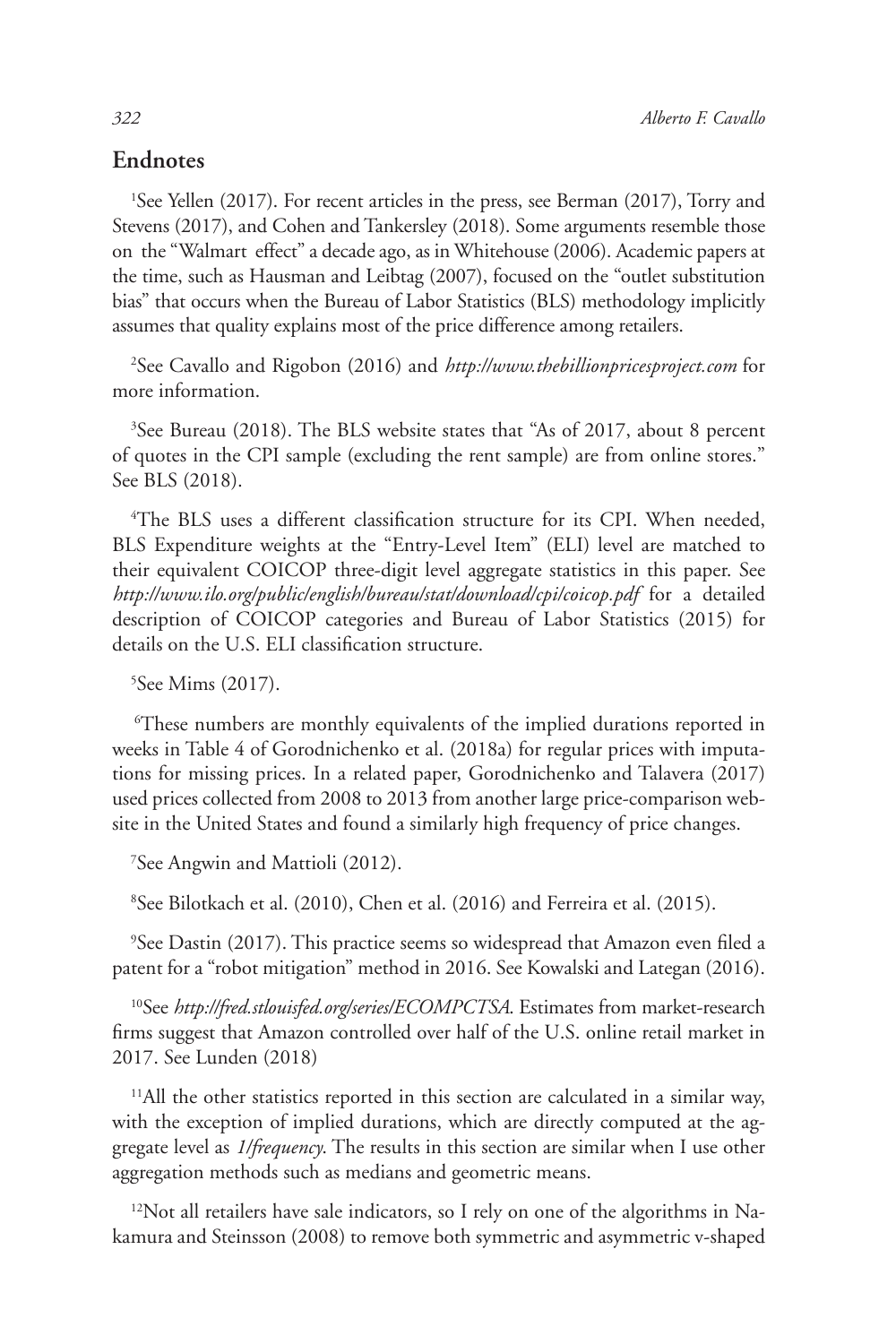sales that last a single month. Similar results can be obtained with alternative sale algorithms used in the literature, as shown in appendix Chart A1.

<sup>13</sup>These results are not driven by changes in the composition of retailers sampled over time. Chart A5 in the appendix shows that nearly all retailers sampled continuously in these categories exhibit an increase in the frequency of price changes over time.

<sup>14</sup>Amazon also acquired Whole Foods in 2017. Haddon and Nassauer (2016) report that traditional grocers such as Walmart and Kroger have also aggressively expanded their online services in recent years.

<sup>15</sup>The unconditional implied duration is lower than the estimates in Table 2, because these daily prices include temporary sales within the month.

16See Kapner (2017), Stevens (2018) and Boyle (2018).

17See Wingfield and Thomas (2017) and Langreth and Tracer (2018).

18Amazon's search algorithm was developed by one of its subsidiaries, called "A9." On its website (Amazon.com 2018a) A9 states, "We've been analyzing data, *observing past traffic patterns,* and indexing the text describing every product in our catalog long before the customer has even decided to search." The emphasis in this quote was added by me.

 $19$ It is also easy to find articles in the press describing how "big data" allows retailers to price discriminate based on demographic and even customers' personal characteristics. See, for example Valentino-DeVries et al. (2012), Dwoskin (2014) and Useem (May 2017 Issue).

 $20$ See CNN (2000) and Amazon.com (2000).

 $^{21}$ CEA (2015).

22See Amazon.com (2018b).

<sup>23</sup>See Walmart (2018) for details on Walmart's price matching policy and Cavallo (2017) for evidence of identical online and offline prices within retailers in the United States and other countries.

<sup>24</sup>By "nationwide" I mean shocks common to all locations, though not necessarily common to all products.

<sup>25</sup>I use sector-level price indices computed by PriceStats with a proprietary methodology that includes adjustments to correct for methodological differences that can cause long-term differences in inflation levels relative to the CPI. These adjustments remain constant and do not affect pass-through estimates over time.

<sup>26</sup>The absolute version of the law of one price would further require that the  $\alpha^{usz}$ be zero.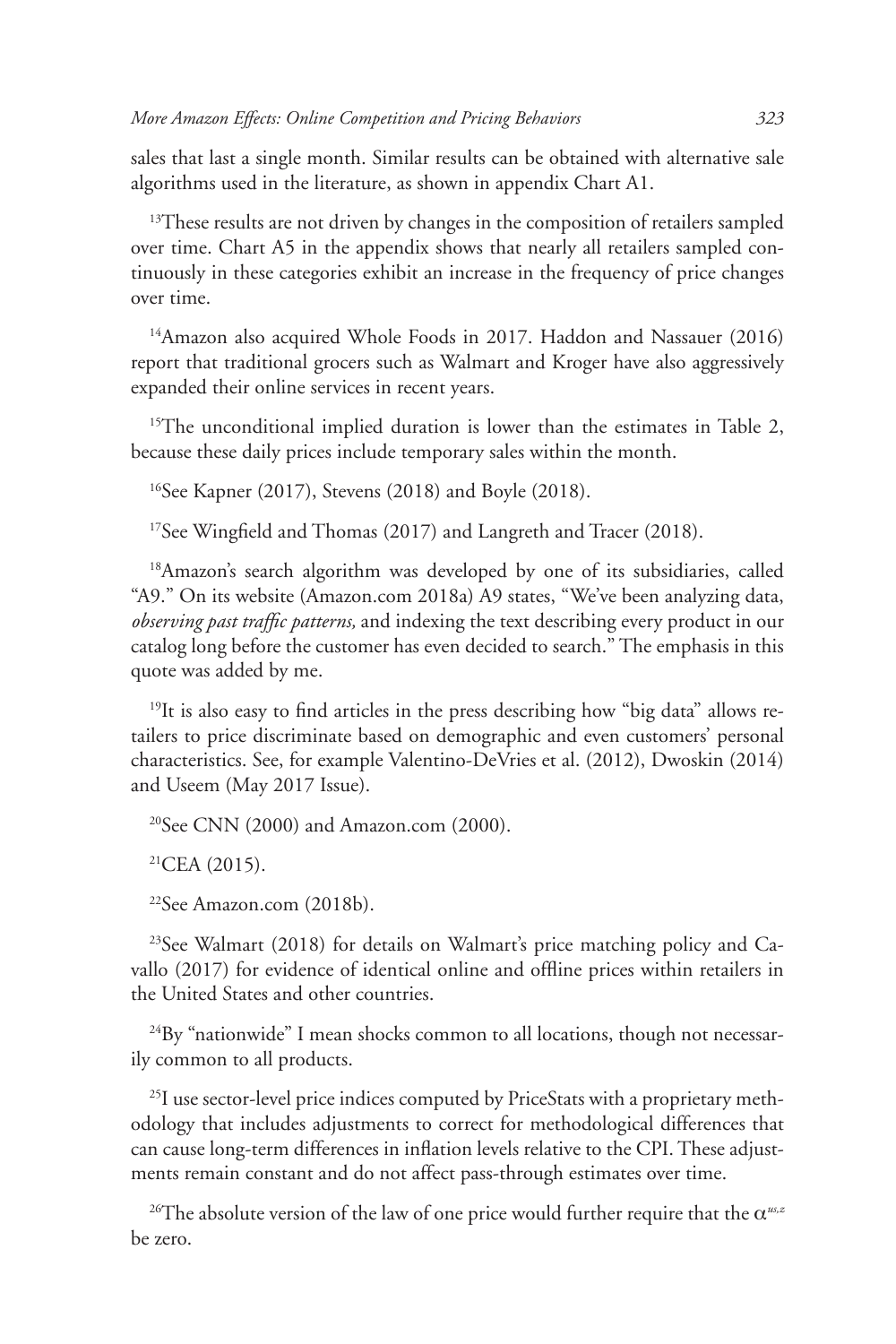27 Using a different method, Gopinath (2016) reports a long-run CPI passthrough of 0.052 in the United States, a similar number to the one I found for online prices in 2008-12.

<sup>28</sup>See Gopinath and Itskhoki (2010) for results showing how the frequency of price changes increases pass-through in import prices.

29See den Boer (2015) for a review of the dynamic pricing literature in operations research and related fields. Ferreira et al. (2015) provide an example of the type of pricing algorithms that can be implemented by online retailers.

<sup>30</sup>More recent papers on pricing and fairness include Rotemberg (2005), Rotemberg (2011) and Englmaier et al. (2012).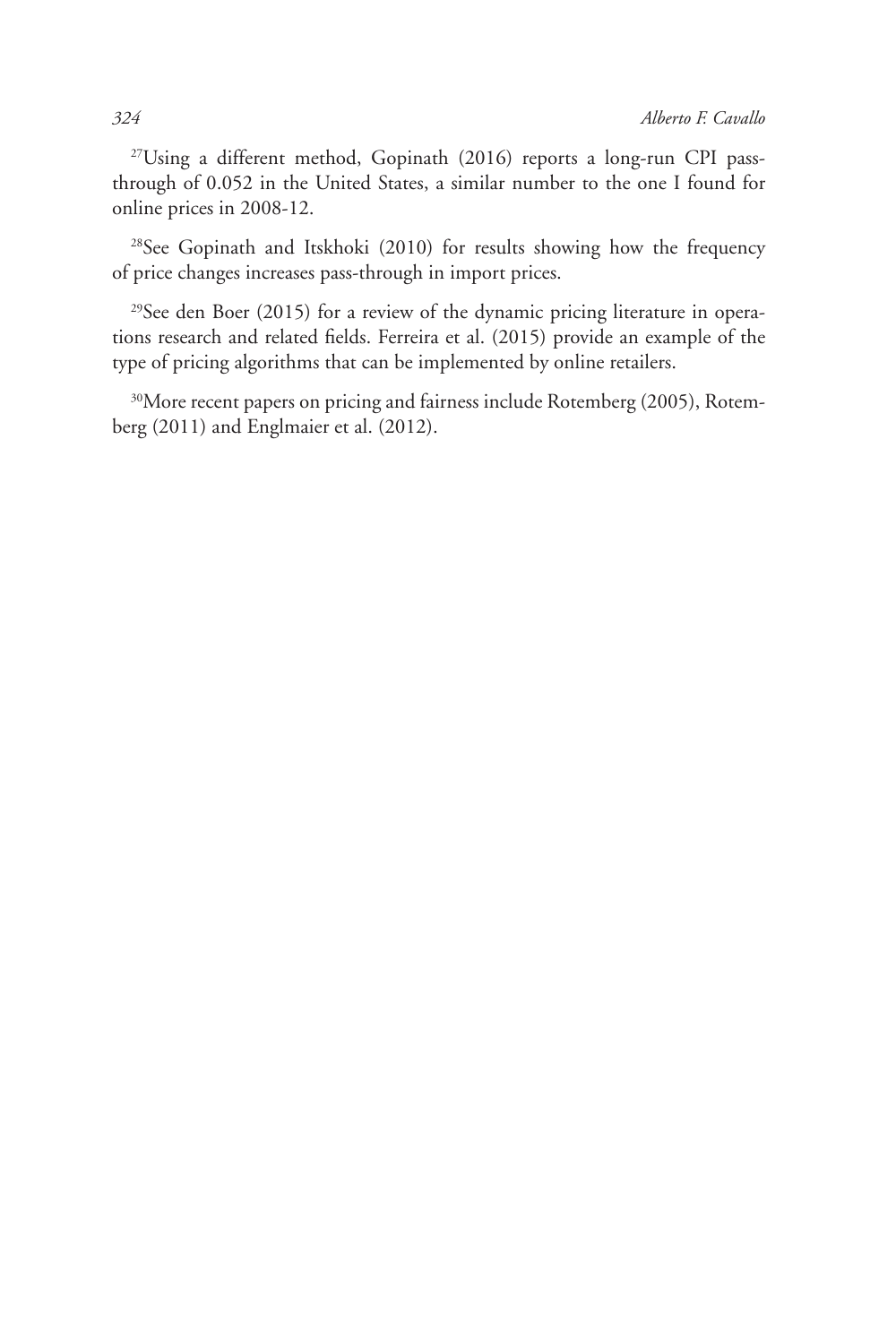#### **References**

- Alvarez, F., M. Gonzalez-Rozada, A. Neumeyer and M. Beraja. 2011. "From Hyperinflation to Stable Prices: Argentina's Evidence on Menu Cost Models," manuscript, University of Chicago.
- Amazon.com, I. 2018a. "A9 Product Search," *https://www.a9.com/what-we-do/ product-search.html.*
- \_\_\_\_\_. 2018b. "Amazon.Com Help: Determine Shipping Rates," *https://www. amazon.com/gp/help/customer/display.html/ref=hp new T1 rate*.
- \_\_\_\_\_. 2016. "Securities and Exchange Commission Filing EX-99.1."

\_\_\_\_\_. 2000. "Amazon.Com Issues Statement Regarding Random Price Testing," *http://phx.corporate-ir.net/phoenix.zhtml?c=176060&p=irolnewsArticlePrint&ID=502821*.

- Angwin, J., and D. Mattioli. 2012. "Coming Soon: Toilet Paper Priced Like Airline Tickets," *The Wall Street Journal*.
- Ater, I., and O. Rigbi. 2018. "The Effects of Mandatory Disclosure of Supermarket Prices," SSRN Scholarly Paper ID 3178561, Social Science Research Network, Rochester, N.Y.
- Berman, L. 2017. "Amazon Effect One Cause of Low U.S. Inflation, According to Goldman Sachs," *TheStreet*.
- Bilotkach, V., Y. Gorodnichenko and O. Talavera. 2010. "Are Airlines' Price-Setting Strategies Different?" *Journal of Air Transport Management*, 16, 1-6.
- Blaudow, C., and F. Burg. 2018. "Dynamic Pricing as a Challenge for Consumer Price Statistics," *EURONA*, 1, 16.
- Boyle, M. 2018. "Walmart Unveils New Apparel Brands to Counter Amazon's Growth-Bloomberg," *https://www.bloomberg.com/news/articles/2018-02-16/ walmart-unveils-new-apparel-brands-to-counter-amazon-s-growth.*
- Bureau of Labor Statistics. 2018. "Consumer Price Index Frequently Asked Questions: U.S. Bureau of Labor Statistics," *https://www.bls.gov/cpi/questions-andanswers.htm#Question 11*.
- Bureau of Labor Statistics. 2015. *The Consumer Price Index*, vol. Chapter 17 of *Handbook of Methods*, BLS.
- Bureau of Labor Statistics. 1957. "Consumer Price Index for All Urban Consumers: All Items Less Energy," *https://fred.stlouisfed.org/series/CPILEGSL*.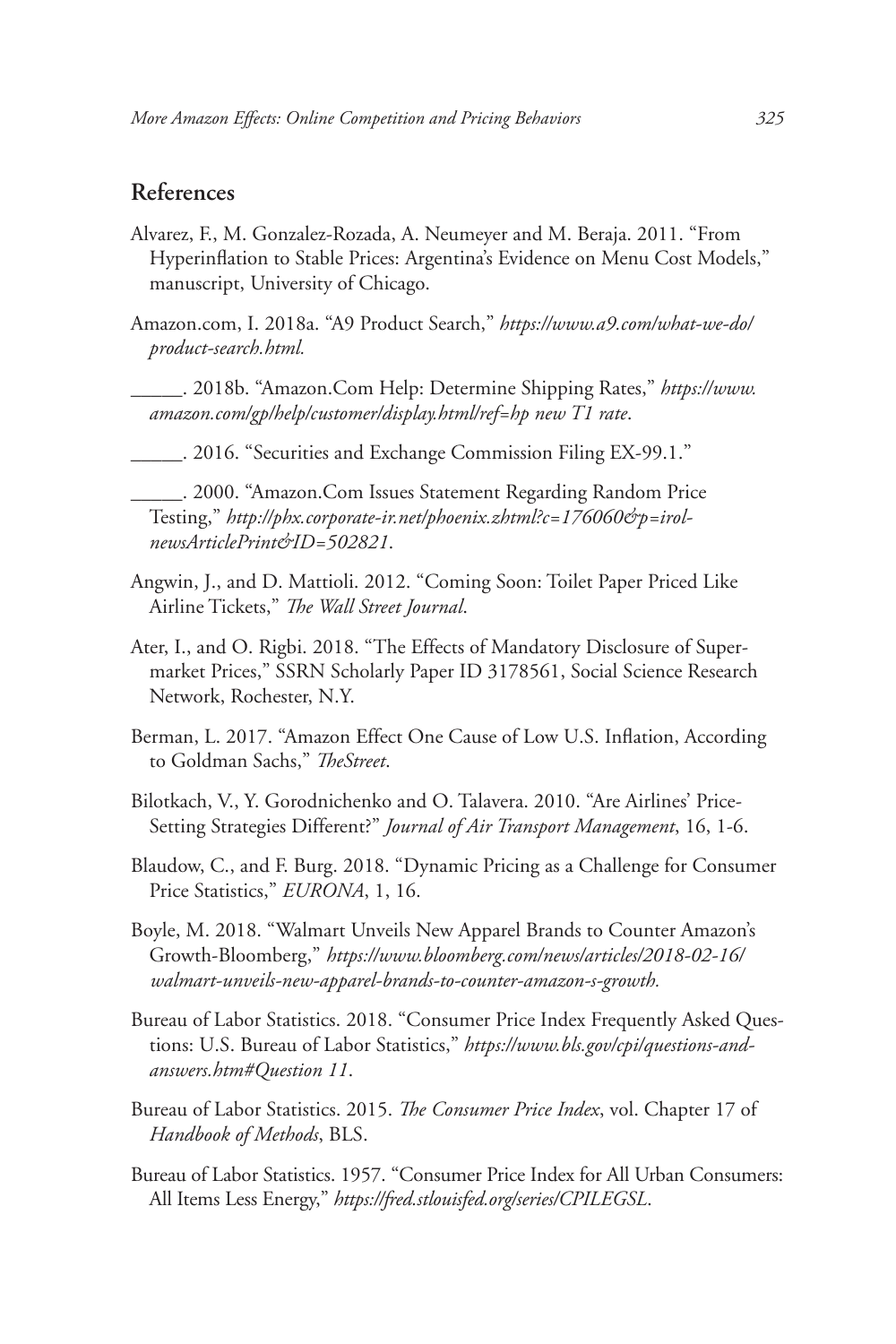- Burstein, A., and G. Gopinath. 2014. "International Prices and Exchange Rates," in *Handbook of International Economics*, Elsevier, vol. 4, 391-451.
- BusinessWire. 2016: "How Many Products Does Amazon Actually Carry? And in What Categories?"
- Campa, J.M., and L.S. Goldberg. 2008. "Pass-Through of Exchange Rates to Consumption Prices: What Has Changed and Why?" in *International Financial Issues in the Pacific Rim: Global Imbalances, Financial Liberalization, and Exchange Rate Policy (NBER-EASE Volume 17)*, University of Chicago Press, 139-176.
- Cavallo, A. 2017: "Are Online and Offine Prices Similar? Evidence from Large Multi-Channel Retailers," *American Economic Review*, 107.
	- \_\_\_\_\_, W.E. Diewert, R.C. Feenstra, R. Inklaar and M.P. Timmer. 2018. "Using Online Prices for Measuring Real Consumption Across Countries," *AEA Papers and Proceedings*.
- \_\_\_\_\_, B. Neiman and R. Rigobon. 2014. "Currency Unions, Product Introductions, and the Real Exchange Rate," *Quarterly Journal of Economics*, 129.
- \_\_\_\_\_, and R. Rigobon. 2016. "The Billion Prices Project: Using Online Data for Measurement and Research," *Journal of Economic Perspectives*, 30, 151-178.
- CEA. 2015. "Big Data and Differential Pricing," Tech. rep., Council of Economic Advisers.
- Census Bureau. 2018. "2016 E-Stats Report: Measuring the Electronic Economy," *https://www.census.gov/newsroom/press-releases/2018/estats-report.html*.
- Chen, L., A. Mislove and C. Wilson. 2016. "An Empirical Analysis of Algorithmic Pricing on Amazon Marketplace," in *Proceedings of the 25th International Conference on World Wide Web*, International World Wide Web Conferences Steering Committee, 1339-1349.
- Choi, S., D. Furceri, P. Loungani, S. Mishra and M. Poplawski-Ribeiro. 2018. "Oil Prices and Inflation Dynamics: Evidence from Advanced and Developing Economies," *Journal of International Money and Finance*, 82, 71-96.
- CNN. 2000. "Amazon Pricing Flap," Sept. 28, 2000, CNN Money.
- Cohen, P., and J. Tankersley. 2018. "E-Commerce Might Help Solve the Mystery of Low Inflation," *The New York Times*.
- Daruich, D., and J. Kozlowski. 2017. "Retail Prices: New Evidence from Argentina," SSRN Scholarly Paper ID 2989324, Social Science Research Network, Rochester, N.Y.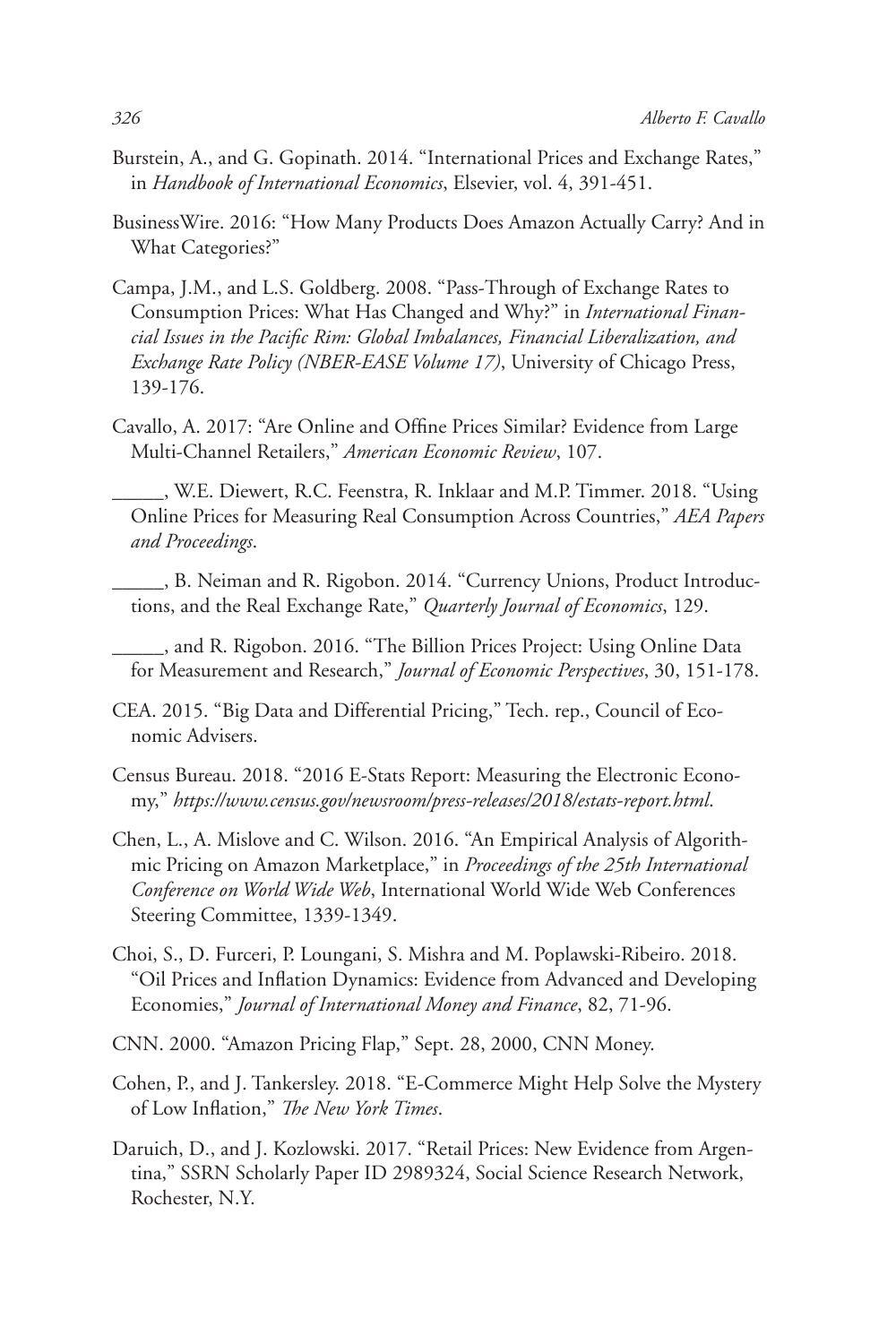- Dastin, J. 2017. "Amazon Trounces Rivals in Battle of the Shopping 'Bots'," Reuters.
- DellaVigna, S., and M. Gentzkow. 2017. "Uniform Pricing in U.S. Retail Chains," Tech. rep., National Bureau of Economic Research.
- Den Boer, A.V. 2015. "Dynamic Pricing and Learning: Historical Origins, Current Research, and New Directions," *Surveys in Operations Research and Management Science*, 20, 1-18.
- Dwoskin, E. 2014. "Why You Can't Trust You're Getting the Best Deal Online," *The Wall Street Journal*.
- Eichenbaum, M., N. Jaimovich and S. Rebelo. 2011. "Reference Prices, Costs, and Nominal Rigidities," *American Economic Review*, 101, 234-262.
- Englmaier, F., L. Gratz and M. Reisinger. 2012. "Price Discrimination and Fairness Concerns," Minich Discussion Paper No. 2012-7, University of Munich.
- Ferreira, K.J., B.H.A. Lee and D. Simchi-Levi. 2015. "Analytics for an Online Retailer: Demand Forecasting and Price Optimization," *Manufacturing & Service Operations Management*, 18, 69-88.
- Fishman, C. 2006. "The Wal-Mart Effect and a Decent Society: Who Knew Shopping Was so Important?" *Academy of Management Perspectives*, 20, 6-25.
- Goolsbee, A.D., and P.J. Klenow. 2018. "Internet Rising, Prices Falling: Measuring Inflation in a World of E-Commerce," *AEA Papers and Proceedings*, 108, 488-492.
- Gopinath, G. 2016. "The International Price System," *Designing Resilient Monetary Policy Frameworks for the Future,* Jackson Hole Economic Policy Symposium, Federal Reserve Bank of Kansas City, Jackson Hole, Wyo., Aug.
- Gopinath, G., and O. Itskhoki. 2010. "Frequency of Price Adjustment and Pass-Through," *The Quarterly Journal of Economics*, 125, 675-727.
- Gorodnichenko, Y., V. Sheremirov and O. Talavera. 2018a. "Price Setting in Online Markets: Does IT Click?" *Journal of the European Economic Association*, forthcoming.
- ———. 2018b. "The Responses of Internet Retail Prices to Aggregate Shocks: A High-Frequency Approach," *Economics Letters*, 164, 124-127.
- Gorodnichenko, Y., and O. Talavera. 2017. "Price Setting in Online Markets: Basic Facts, International Comparisons, and Cross-Border Integration," *American Economic Review*, 107, 249-282.
- Guimaraes, B., and K.D. Sheedy. 2011. "Sales and Monetary Policy," *American Economic Review*, 101, 844-876.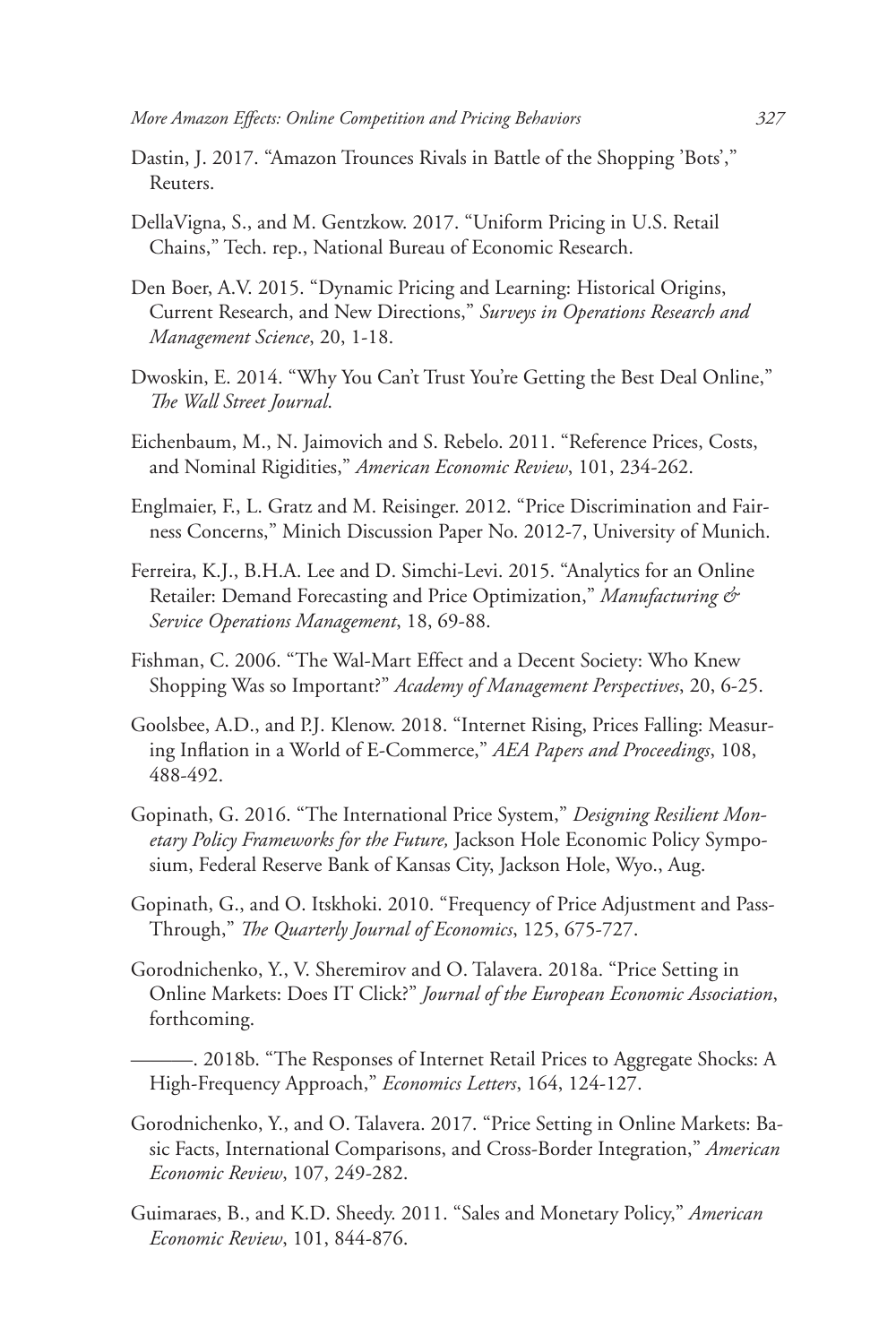- Haddon, H., and S. Nassauer. 2016. "Wal-Mart, Kroger Strive to Counter Amazon's Grocery Challenge," *The Wall Street Journal*.
- Hannak, A., G. Soeller, D. Lazer, A. Mislove and C. Wilson. 2014. "Measuring Price Discrimination and Steering on E-Commerce Web Sites," in *Proceedings of the 2014 Conference on Internet Measurement Conference*, ACM, 305-318.
- Hausman, J., and E. Leibtag. 2007. "Consumer Benefits from Increased Competition in Shopping Outlets: Measuring the Effect of Wal-Mart," *Journal of Applied Econometrics*, 22, 1157-1177.
- \_\_\_\_\_. 2009. "CPI Bias from Supercenters: Does the BLS Know That Wal-Mart Exists?" in *Price Index Concepts and Measurement*, University of Chicago Press, 203-231.
- Kahneman, D., J.L. Knetsch and R. Thaler. 1986. "Fairness as a Constraint on Profit Seeking: Entitlements in the Market," *The American Economic Review*, 76, 728-741.
- Kapner, S. 2017. "Amazon's New Wardrobe Service Is Latest Threat for Apparel Stores," *The Wall Street Journal*.
- Kehoe, P.J., and V. Midrigan. 2008. "Temporary Price Changes and the Real Effects of Monetary Policy," Tech. rep., National Bureau of Economic Research.
- Klenow, P.J., and O. Kryvtsov. 2008. "State-Dependent or Time-Dependent Pricing: Does It Matter for Recent U.S. Inflation?" *The Quarterly Journal of Economics*, 73(3), 863-903.
- Kowalski, M.P., and F.A. Lategan. 2016. "Robot Mitigation."
- Kryvtsov, O., and N. Vincent. 2016. "The Cyclicality of Sales and Aggregate Price Flexibility," Tech. rep., Working Paper.
- Langreth, R., and Z. Tracer. 2018. "Amazon Makes \$1 Billion Splash in Health Care, Buying PillPack," Bloomberg.com.
- Lunden, I. 2018. "Amazon's Share of the U.S. e-Commerce Market Is Now 49%, or 5% of All Retail Spend," TechCrunch.com.
- Mikians, J., L. Gyarmati, V. Erramilli and N. Laoutaris. 2012. "Detecting Price and Search Discrimination on the Internet," in *Proceedings of the 11th ACM Workshop on Hot Topics in Networks*, New York, NY, USA: ACM, HotNets-XI, 79-84.
- Mims, C. 2017. "The High-Speed Trading Behind Your Amazon Purchase," *The Wall Street Journal*.
- Nakamura, E., and J. Steinsson. 2008. "Five Facts About Prices: A Reevaluation of Menu Cost Models," *Quarterly Journal of Economics*, 123(4), 1415-1464.